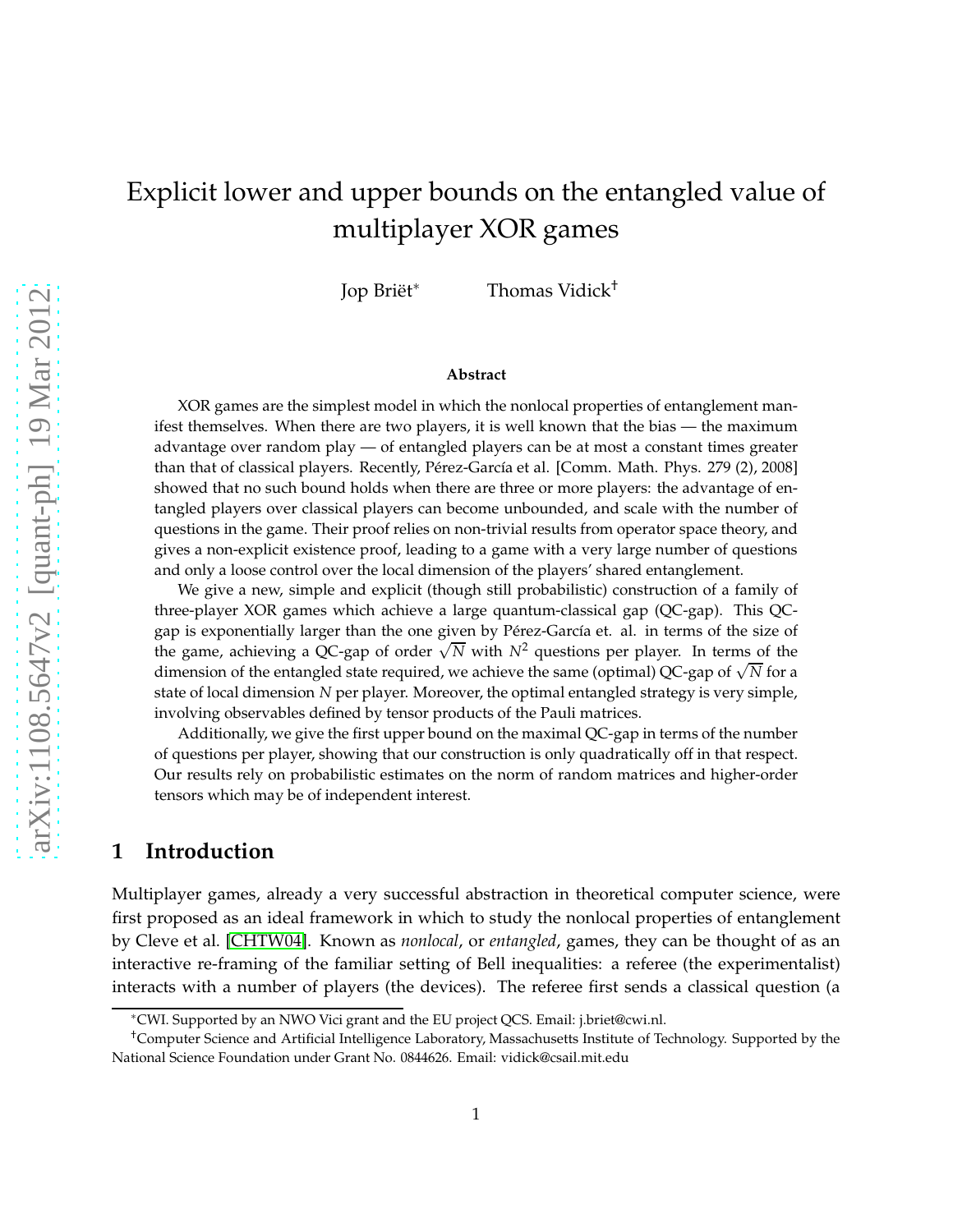setting) to each player. The players are all-powerful (there is no restriction on the shared state or the measurements applied) but not allowed to communicate: each of them must make a local measurement on his or her part of a shared entangled state, and provide a classical answer (the outcome) to the referee's question. The referee then decides whether to accept or reject the players' answers (he evaluates the Bell functional).

In their paper, Cleve et al. gave an in-depth study of the simplest class of multiplayer games, *two-player XOR games*. The XOR property refers to the fact that in such games each player answers with a single bit, and the referee's acceptance criterion only depends on the parity of the bits he receives as answers. One of the most fundamental Bell inequalities, the CHSH inequality [\[CHSH69\]](#page-25-1), fits in this framework. In the corresponding XOR game the acceptance criterion dictates that the parity of the players' answers must equal the product of their questions, a uniform i.i.d. bit each. The laws of quantum mechanics predict that the CHSH game has the following striking property: there is a quantum strategy in which the players share a simple entangled state — a single EPR pair — and use it to achieve a strictly higher success probability than the best classical, unentangled strategy: roughly 85%, as compared to 75%. This example demonstrates that quantum mechanics is *nonlocal*: predictions made by the theory cannot be reproduced classically, or more generally by any local hidden variable model, a "paradox" most famously put forward by Einstein, Podolsky and Rosen [\[EPR35\]](#page-25-2).

Any XOR game *G* can be won with probability 1/2 by players who independently answer each question with the outcome of a random coin flip. It is therefore natural to measure the success of quantum (resp. classical) players through their maximum achievable *bias β* ∗ (*G*) (resp. *β*(*G*)), defined as their maximum winning probability in the game, *minus*the success probability that would be achieved by random play. As has become standard practice, we will measure the advantage of quantum over classical players through the ratio *β* ∗ (*G*)/*β*(*G*), referred to as the quantum-classical gap, or *QC-gap* for short.<sup>[1](#page-1-0)</sup> The CHSH example demonstrates the existence of a game for which  $\beta^*(G) \ge \sqrt{2\beta}(G)$ , and Tsirelson [\[Tsi87\]](#page-26-0) proved that this gap was close to best possible. By making a connection to the celebrated *Grothendieck inequality* he showed that for any two-player XOR game  $G$ , we have  $\beta^*(G)/\beta(G) \leq K_G^{\mathbb{R}}$  $_{G}^{\mathbb{R}}$ , where  $K_G^{\mathbb{R}}$  $_G^{\mathbb{R}}$  is the real Grothendieck constant.<sup>[2](#page-1-1)</sup> The exact value of *K* **R**  $^{\mathbb{R}}_{G}$  is unknown, and the best upper bound currently known,  $K^{\mathbb{R}}_{G}\lesssim1.78$ , appeared in recent work of Braverman et. al. [\[BMMN11\]](#page-25-3). Although experiments based on the CHSH game have been performed [\[AGR81,](#page-25-4) [ADR82\]](#page-24-0), the relatively small gap forces the use of state-of-the-art devices in terms of precision and timing in order to differentiate a truly nonlocal strategy from one that can be explained by local hidden-variable models. In order to observe larger quantum-classical gaps, more general classes of games need to be considered, prompting a question that has driven much recent research in this area: *For a given QC-gap, what is the simplest game (in terms of the number of players, questions and answers) which demonstrates such a QC-gap (if one at all exists)?*

There are two main directions in which one can look for generalizations of two-player XOR games. The first is to increase the number of possible answers from each player. This option has

<sup>&</sup>lt;sup>1</sup>See Section [5](#page-24-1) for a brief discussion of other ways of measuring the quantum advantage, such as through the difference  $\beta^*(G) - \beta(G)$ .

<span id="page-1-1"></span><span id="page-1-0"></span><sup>&</sup>lt;sup>2</sup>The subscript *G* in  $K_G^{\mathbb{R}}$ *G* stands for "Grothendieck", and is not related to the game *G*!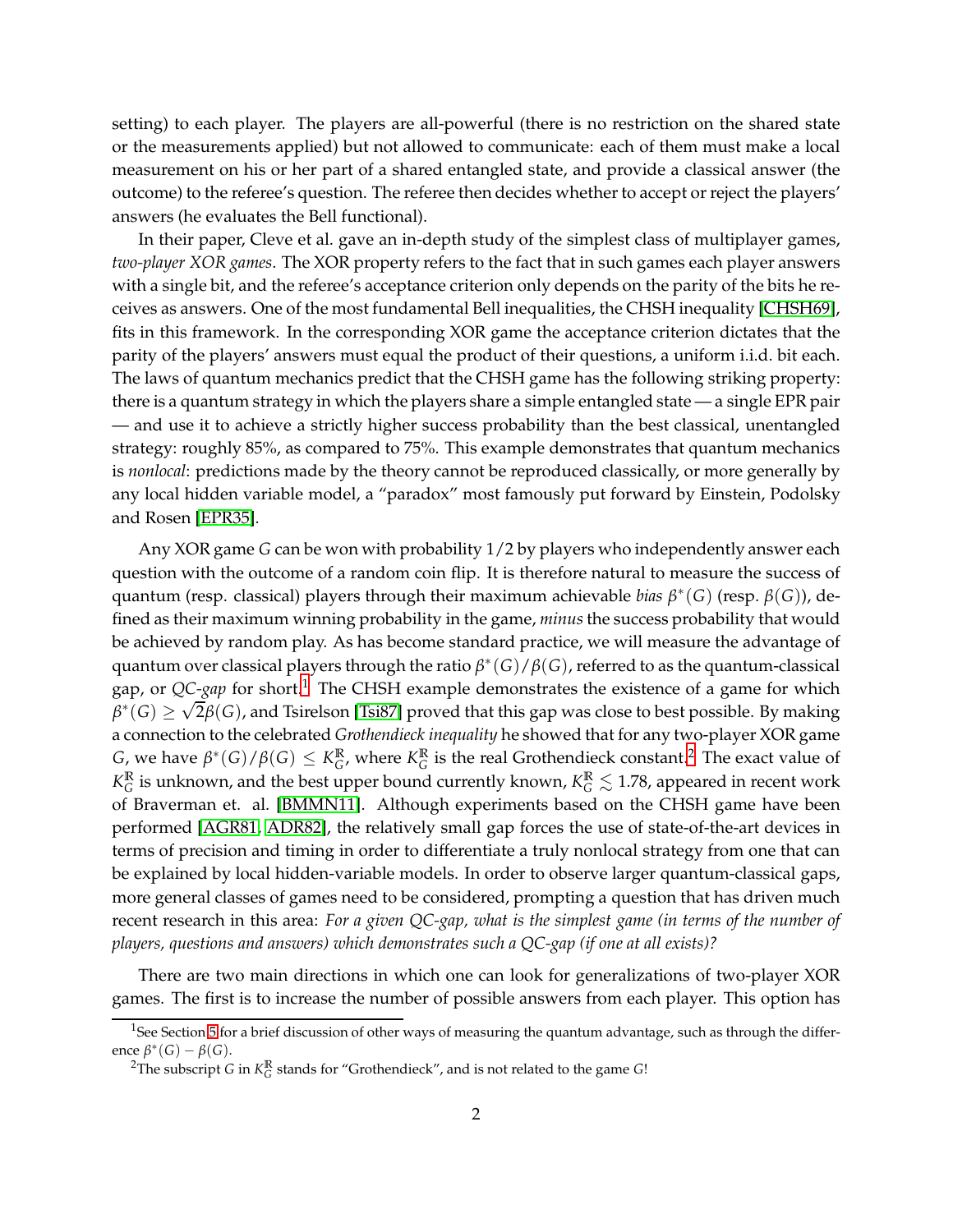so far been the preferred one, and has by now been relatively well explored [\[CHTW04,](#page-25-0) [KRT10,](#page-25-5)  $IPPG<sup>+</sup>10$ ,  $IP11$ ,  $Reg11$ ,  $BRSdW11$ ]. In particular it is known that the largest possible quantumclassical gap is bounded by a constant times the minimum of the number of questions, the number of answers, and the local dimension of the players  $[IPPG<sup>+</sup>10]$ , and there are explicit constructions of games (i.e., games games whose existence is proved through a constructive proof) which come close to achieving these bounds [\[BRSdW11\]](#page-25-8). Unfortunately, these games require the players to perform complex measurements, involving large numbers of outcomes, making them ill-suited to experiment.

The second possible avenue for generalization consists in increasing the number of players, while remaining in the simple setting of binary answers and an XOR-based acceptance criterion. Our limited understanding of multipartite entanglement makes this setting more challenging, and for a long time little more than small, constant-size examples were known [\[Mer90,](#page-26-2) [Zuk93\]](#page-26-3). However, recently, Pérez-García et al. [\[PGWP](#page-26-4)+08] discovered that adding even just one player allowed for a very different scaling of the QC-gap. They demonstrated the existence of an infinite family of three-player XOR games  $(G_N)_{N\in\mathbb{N}}$  for which  $\lim_{N\to\infty}\beta^*(G_N)/\beta(G_N)=+\infty$ —an unbounded gap! This exciting result demonstrated for the first time that very large violations could be observed even in the relatively simple context of three-player XOR games.

The results in  $[PGWP<sup>+</sup>08]$  $[PGWP<sup>+</sup>08]$  were proved by establishing a surprising connection between XOR games and certain natural norms on the tensor product of operator spaces, enabling the authors to leverage powerful techniques from the latter area in order to establish their results on XOR games. Since their seminal paper, similar techniques have been successfully applied to other settings, such as general two-player games  $[IPPG^{+}10]$  and games with quantum communication  $[CIPPG11]$ .

For the games  $G_N$  from [\[PGWP](#page-26-4)<sup>+</sup>08], however, the above-mentioned techniques have a few somewhat unfortunate consequences. First of all, these techniques resulted in a highly nonexplicit existence proof. While Pérez-García et al. show the *existence* of the games, it seems quite hard to even get the slightest idea of what the games would look like. Moreover, their use of the theory of operator spaces gives a very large game, with an exponential (in the QC-gap) number of questions per player. Finally, the strategies required of the players to achieve the promised QCgap are not explicitly known, and may for instance require an entangled a state with unbounded dimension on two of the players; only the first player's dimension is controlled. We note that after the completion of our work, but independently from it, Pisier [\[Pis12a,](#page-26-5) [Pis12b\]](#page-26-6) showed that the construction in [\[PGWP](#page-26-4)+08] could be improved to require only a polynomial number of questions to each player, and that one could keep a control of the entanglement dimension on all three players. The resulting parameters, however, are still worse than the ones that we achieve here.

#### **1.1 Our results**

In this paper we give a new and improved proof of the existence of a family of three-player XOR games for which the QC-gap is unbounded. Our proof technique uses the probabilistic method: we describe a simple *probabilistic* procedure that outputs a game with the desired properties *with high probability*. As such it is much more explicit than previous results [\[PGWP](#page-26-4)<sup>+</sup>08], albeit not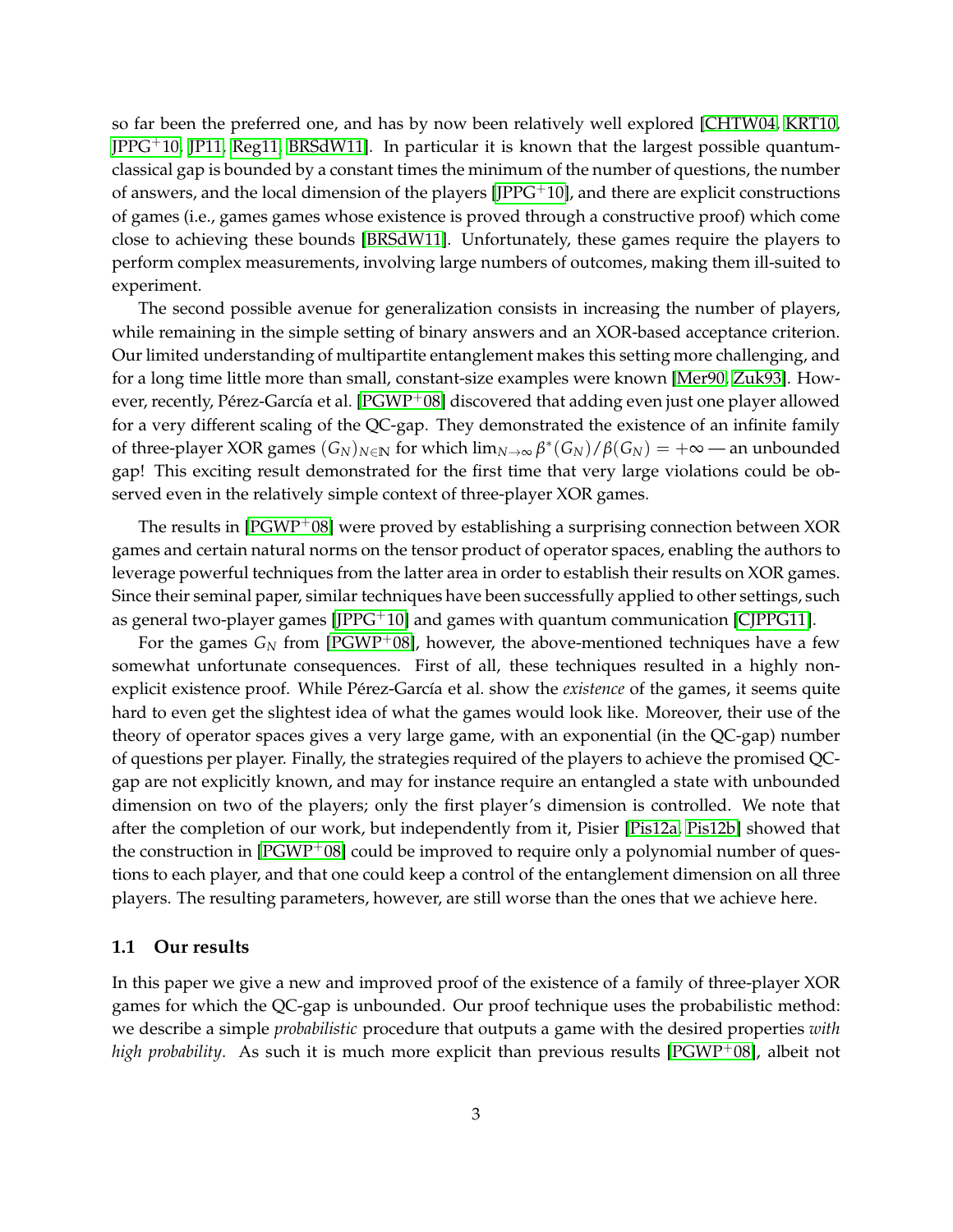fully constructive. Our construction is outlined in Section [1.2](#page-4-0) below. For a desired ratio  $\sqrt{N}$ , our game has order  $N^2$  questions per player, which, as we show, is within a factor  $\tilde{O}(N)$  of the smallest number possible. Moreover, to achieve such a gap entangled players only need to use Pauli observables and an entangled state of local dimension *N* per player. The simplicity of our construction enables us to give concrete values for most of the parameters, leading to a rigorous control of the constants involved. We prove the following:

<span id="page-3-0"></span>**Theorem 1.** For any integer  $n$  and  $N = 2^n$  there exists a three-player XOR game  $G_N$ , with  $N^2$  questions  $p$ er player, such that  $\beta^*(G_N) \ge \Omega(\sqrt{N} \log^{-5/2} N) \beta(G_N)$ . Moreover, there is an entangled strategy which *achieves a bias of* Ω( √ *N* log−5/2 *N*) *β*(*GN*)*, uses an entangled state of local dimension N per player, and in which the players' observables are tensor products of n Pauli matrices.*

Additionally, we prove that the dependence of the QC-gap on the number of questions ob-tained in Theorem [1](#page-3-0) is close to optimal. $3$  This improves upon an independent previous result by Loubenets [\[Lou12\]](#page-26-7), who showed that  $\beta^*(G) \leq (2Q-1)^2 \beta(G)$ .

<span id="page-3-2"></span>**Theorem 2.** *For any* 3*-player XOR game G in which there are at most Q possible questions to the third player,*

$$
\beta^*(G) \leq \sqrt{Q} \, K_G^{\mathbb{R}} \beta(G),
$$

where  $K_{G}^{\mathbb{R}} < 1.783$  is the real Grothendieck constant.

Finally, we also show that the dependence on the local dimension of the entangled state is optimal, re-proving in a simpler language a result first proved in [\[PGWP](#page-26-4)+08].

<span id="page-3-3"></span>**Theorem 3.** *Let G be a* 3*-player XOR game in which the maximal entangled bias β* ∗ (*G*) *is achieved by a strategy in which the third player's local dimension is d. Then*

$$
\beta^*(G) \leq \sqrt{3d} \left( K_G^{\mathbb{C}} \right)^{3/2} \beta(G),
$$

 $\omega$ here K $^{\mathbb{C}}_{G} < 1.405$  is the complex Grothendieck constant.

**Generalizations.** While we present our results in the case of three-player XOR games, they have straightforward extensions to an arbitrary number of players. In particular, one can show that the following holds, for any  $r \geq 3$ :

- 1. For any integer N that is a power of 2, there exists a *r*-player XOR game *G*, with  $N^2$  questions  $\text{per player, such that } \beta^*(G) \ge \Omega\big((N\log^{-5}N)^{(r-2)/2}\big)\beta(G)$ , and there is a entangled strategy achieving this gap that involves only *N*-dimensional Pauli observables.
- 2. If *G* is a *r*-player XOR game in which at least *r* − 2 of the players have at most *Q* possible questions each, then  $\beta^*(G) \le O(Q^{(r-2)/2})\beta(G)$ .
- 3. If *G* is a *r*-player XOR game in which the shared state of the players is restricted to have local dimension *d* on at least *r* − 2 of the players, then  $\beta^*(G) \le O\big(d^{(r-2)/2}\big)\beta(G)$ .

<span id="page-3-1"></span><sup>3</sup>A similar result was recently communicated to us by Carlos Palazuelos [\[Pal11\]](#page-26-8).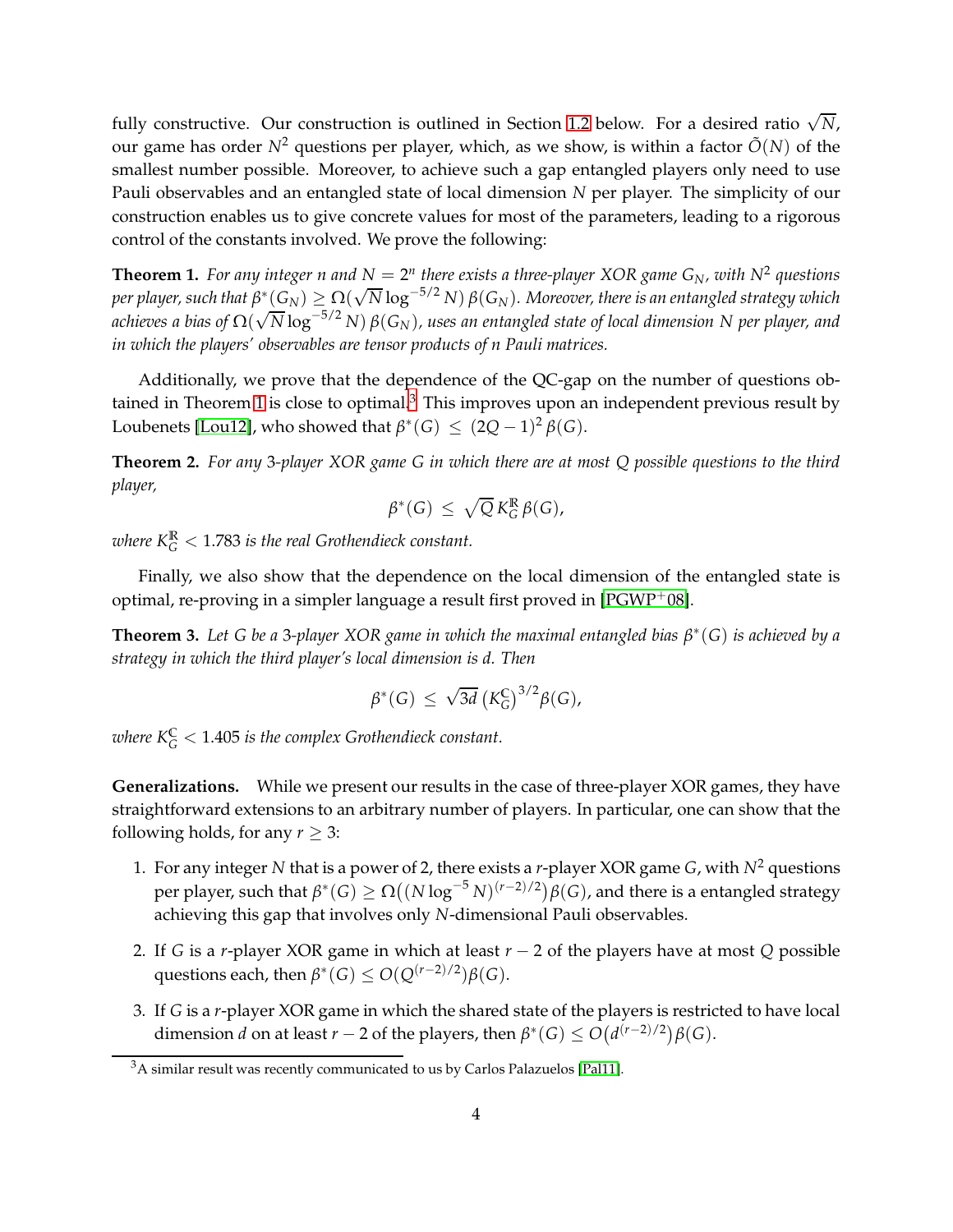**Applications to operator space theory.** The original motivation for the construction in [\[PGWP](#page-26-4)+08] was to show that a certain trilinear extension of Grothendieck's inequality does not hold. Our construction leads to an improved obstruction: the three-player XOR game constructed in Theorem [1](#page-3-0) can be used to show that two different norms are not equivalent for the space of trilinear functionals on  $\ell_{\infty} \times \ell_{\infty} \times \ell_{\infty}$ . More precisely, Theorem [1](#page-3-0) implies that for any  $N = 2^n$  there is a trilinear functional  $T: \ell_{\infty}^{N^2} \times \ell_{\infty}^{N^2} \times \ell_{\infty}^{N^2} \to \mathbb{C}$  such that

$$
||T||_{cb} \geq \Omega\left(\sqrt{N}\log^{-5/2} N\right) ||T||, \tag{1}
$$

and the *N*th amplifications in the completely bounded norm suffice. Put differently, the injective and minimal tensor norms are inequivalent on  $\ell_1 \otimes \ell_1 \otimes \ell_1$ . This improves on the estimate from [\[PGWP](#page-26-4)+08], in which the bound was logarithmic in *N*. For more details and background on relevant aspects of Grothendieck's inequality we refer to the excellent survey [\[Pis12a\]](#page-26-5), and to Section 20 in particular for the connection with XOR games.

In addition, Pisier [\[Pis12b\]](#page-26-6) recently applied our result to prove an almost-tight estimate on the norm of the re-ordering map

$$
J: (H_1 \otimes_2 K_1) \otimes_{\epsilon} \cdots \otimes_{\epsilon} (H_{\ell} \otimes_2 K_r) \rightarrow (H_1 \otimes_2 \cdots \otimes_2 H_r) \otimes_{\epsilon} (K_1 \otimes_2 \cdots \otimes_2 K_r), \tag{2}
$$

where  $H_i$ ,  $K_i$  are *N*-dimensional Hilbert spaces, proving that  $||J|| = \tilde{\Omega}(N^{r-1})$ , where the  $\tilde{\Omega}$  notation ignores possible poly-logarithmic factors.

### <span id="page-4-0"></span>**1.2 Proof overview and techniques**

Lower bound. Our construction of a three-player XOR game  $G_N$  proceeds through two independent steps. In the first step we assume given a 3-tensor  $T = T_{(i,i'),(j,j'),(k,k')}$  of dimension  $N^2 \times N^2 \times N^2$ , where *N* is a power of 2. Based on *T*, we define a three-player XOR game  $G_N =$ *G*(*T*). Questions in this game are *N*-dimensional Pauli matrices *P*, *Q*, *R*, and the corresponding game coefficient $^4$  $^4$  is defined as

$$
G(P,Q,R) = \langle T, P \otimes Q \otimes R \rangle := \sum_{(i,i'),(j,j'),(k,k')} T_{(i,i'),(j,j'),(k,k')} P_{i,i'} Q_{j,j'} R_{k,k'}.
$$

This definition results in a game whose entangled and classical biases can be directly related to *spectral properties* of the tensor *T*. On the one hand we show that the classical bias *β*(*GN*) reflects the tripartite structure of *T*, and is upper-bounded by the norm of *T* as a trilinear operator. On the other hand we show that the entangled bias *β* ∗ (*GN*) is *lower-bounded* by the norm of *T as a matrix*  $-$  a bilinear operator on  $N^3$ -dimensional vectors, obtained by pairing up the indices  $(i, j, k)$  and  $(i',j',k')$ . This new connection reduces the problem of constructing a game with large QC-gap to constructing a tensor *T* with appropriate spectral properties.

The second step of the proof is our main technical contribution. We give a probabilistic construction of a 3-tensor *T* having large norm when seen as a bilinear operator (giving a large entangled bias), but low norm when seen as a trilinear operator (giving a low classical bias). To this

<span id="page-4-1"></span> $4$ The equation below defines a complex number. Taking its real or imaginary part would result in a Bell functional, which can in turn easily be transformed into an XOR game through a proper normalization.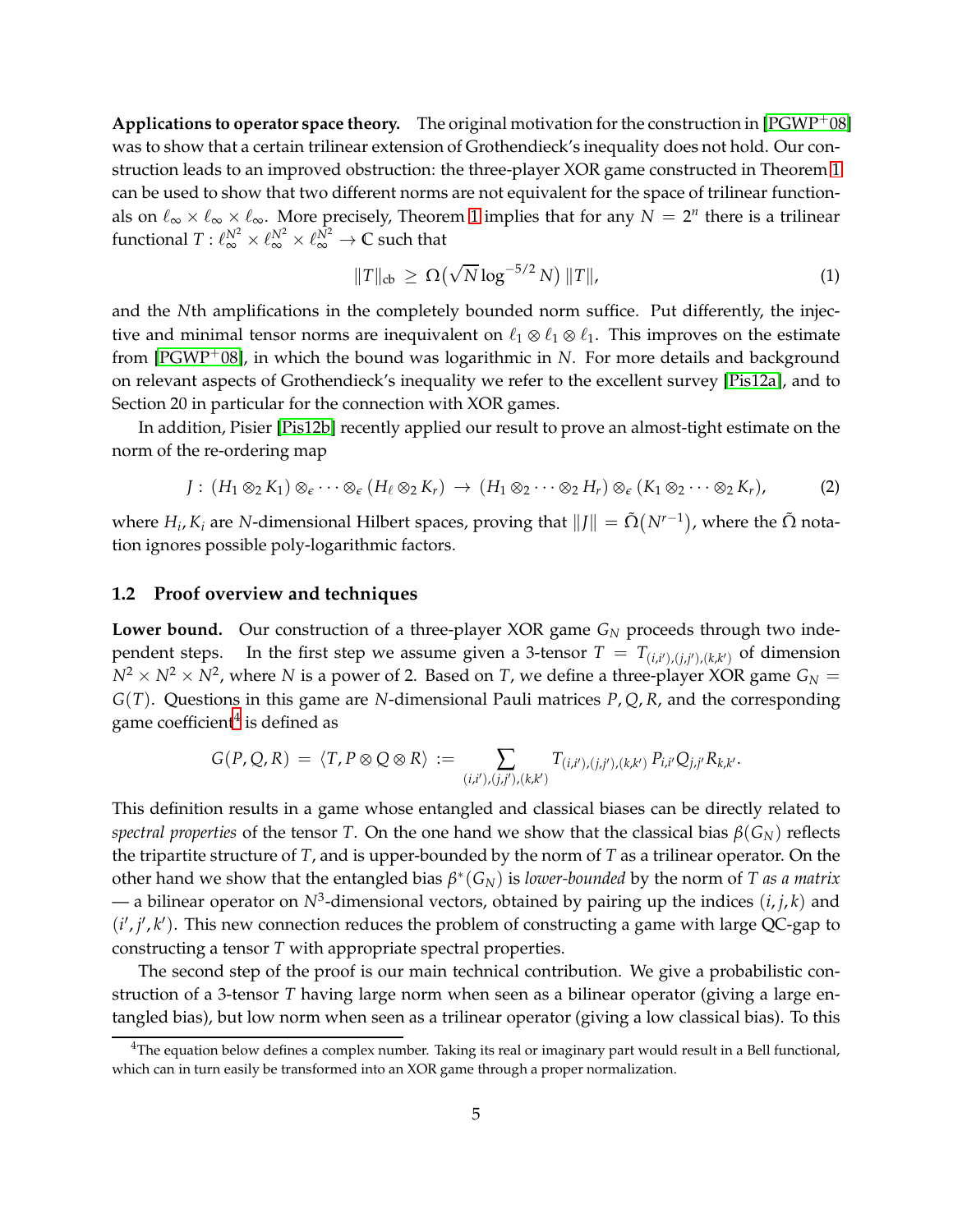end, we simply take *T* to correspond to an (almost) rank-1 matrix: letting  $(g_{ijk})$  be a random  $N^3$ -dimensional vector with i.i.d. entries distributed as standard Gaussians,<sup>[5](#page-5-0)</sup> the  $(i, i'), (j, j'), (k, k')$ -th entry of  $T$  is  $g_{ijk}\,g_{i'j'k'}$  if  $i\neq i', j\neq j'$  and  $k\neq k'$ , and  $0$  otherwise. The fact that  $T$ , when seen as a matrix, is close to having rank 1 makes it easy to lower bound its spectral norm. An upper bound on the norm of *T* as a trilinear operator is proved in two steps. In the first step we apply a concentration bound due to Latała to show that for any fixed Hermitian *X*,*Y*, *Z* with Frobenius norm at most 1, the product  $|\langle T, X \otimes Y \otimes Z \rangle|$  is highly concentrated around its expected value, where the concentration is over the random choice of *T*. We then conclude by a union bound, using a delicate *ε*-net construction based on a decomposition of Hermitian matrices with Frobenius norm at most 1 as linear combinations of (normalized, signed) projectors.

**Upper bounds.** We prove upper bounds on the largest possible QC-gap achievable by any threeplayer XOR game, both as a function of the local dimension of an optimal strategy, and of the number of questions per player in the game. Both bounds follow the same overall proof strategy: using a decoupling argument, we show that the third player can be restricted to applying a classical strategy while incurring only a bounded factor loss in the bias. We conclude by applying (the easy direction of) Tsirelson's Theorem and Grothendieck's inequality (see Section [2.6\)](#page-12-0) to show that the first two players can be made classical at a further loss of a constant factor only.

**Organization of the paper.** We start with some preliminaries in Section [2.](#page-5-1) We describe our construction of a game with unbounded QC-gap in Section [3.](#page-12-1) Our upper bounds on the QC-gap as a function of the number of questions and the local dimension are proved in Section [4.](#page-20-0) We conclude with some open questions in Section [5.](#page-24-1)

## <span id="page-5-1"></span>**2 Preliminaries**

### **2.1 Notation**

For a positive integer  $N$  we define  $[N]:=\{1,\ldots,N\}.$  For a positive integer  $K$  we denote by  $[N]^K$ the Cartesian product of the set  $[N]$  with itself *K* times (i.e.,  $[N] \times \cdots \times [N]$ ).

For a subset  $W \subseteq V$  of a normed vector space  $(V, \|\cdot\|)$  we let  $S(W) := \{X \in W : \|X\| = 1\}$ be the unit sphere,  $B(W, \tau) := \{ X \in W : ||X|| \leq \tau \}$  the ball of radius  $\tau$  and  $B(W) := B(W, 1)$ the unit ball. We let  $\|\cdot\|_2$  denote the usual Euclidean norm. Throughout we endow  $\mathbb{C}^N$  with this norm.

We will usually use *g* ∼  $\mathcal{N}(0, 1)$  to denote a real-valued random variable distributed according to a standard normal (Gaussian) distribution (i.e., a variable with mean 0 and variance 1), and |*g*i ∼ N(0, 1) *<sup>N</sup>* for an *N*-dimensional vector whose entries are i.i.d. standard normal random variables.

<span id="page-5-0"></span> $5$ Our results also hold with the Gaussians replaced by i.i.d. standard Bernoulli random variables.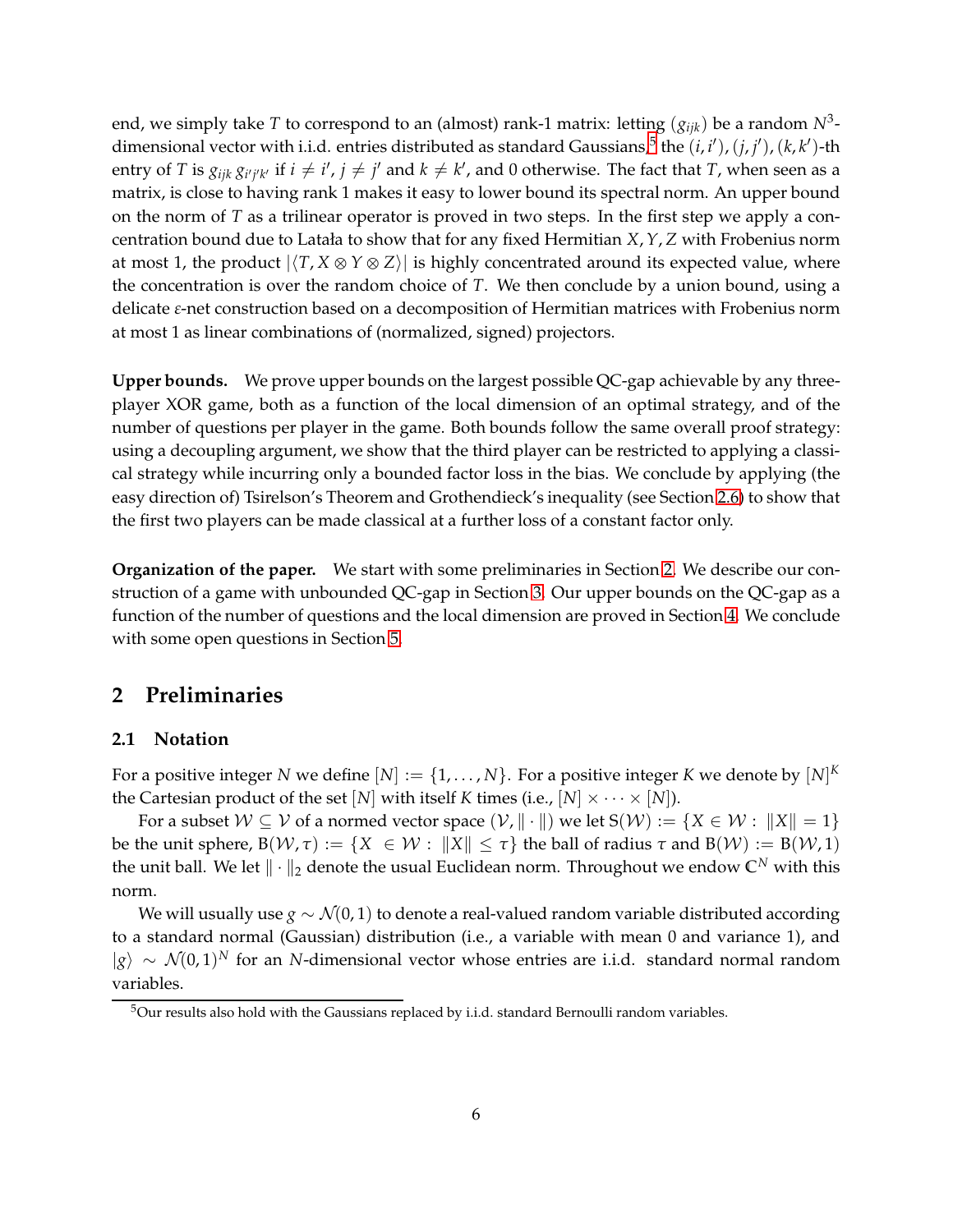**Matrices.** Throughout  $\mathcal{H}$  will denote a *N*-dimensional complex Hilbert space. We identify the set of linear operators L  $(H)$  on H with the set Mat $(N)$  of complex *N*-by-*N* matrices. Let Herm  $(H)$  =  ${X \in L(\mathcal{H}) : X^{\dagger} = X}$  be the subset of Hermitian operators and Obs  $(\mathcal{H}) \subseteq \text{Herm}(\mathcal{H})$  be the Hermitian operators with all eigenvalues in  $\{-1,1\}$ . In other words, Obs  $(\mathcal{H})$  is the set of  $\{-1,1\}$ -valued observables on H. Note that operators in Obs  $(\mathcal{H})$  are unitary and square to the identity. We will use the notation Herm  $(N)$  and Obs  $(N)$  when we think of the operators' matrix representation. The space of matrices Mat(*N*) is a Hilbert space for the inner product  $(A, B) \mapsto \langle A, B \rangle := \text{Tr}(AB^{\dagger})$ . The resulting norm is the *Frobenius norm*  $A \mapsto ||A||_F := \sqrt{\text{Tr}(AA^{\dagger})}$ . Throughout we tacitly endow Mat(*N*) with the Frobenius norm, so the balls and sphere are always defined with respect to this norm. Note that if we let the singular values of a matrix  $X \in Mat(N)$ be  $\sigma_1(X) \geq \cdots \geq \sigma_N(X)$ , then  $||X||_F^2 = \sigma_1(X)^2 + \cdots + \sigma_N(X)^2$ . We recall that for each eigenvalue  $\lambda$  of a Hermitian matrix *X* there is a corresponding singular value  $\sigma = |\lambda|$ . We denote by  $\| \cdot \|_{\infty} = \sigma_1(X)$  the operator norm on Mat(*N*). Let Proj(*N*)<sub>*k*</sub> ⊆ Herm (*N*) be the set of rank-*k* (orthogonal) projectors on  $\mathbb{C}^N$  and let  $\overline{\text{Proj}}(N)_k = \text{Proj}(N)_k / \sqrt{k}$  be the set of rank-*k* projectors that are normalized with respect to the Frobenius norm. Define the set of all *N*-dimensional normalized projectors by  $\overline{\text{Proj}}(N) = \bigcup_{k=1}^{N} \overline{\text{Proj}}(N)_k$ .

If  $N = 2^n$  for some positive integer *n*, we let  $\mathcal{P}_n := \{(\begin{smallmatrix} 1 & 0 \\ 0 & 1 \end{smallmatrix}), (\begin{smallmatrix} 0 & 1 \\ 1 & 0 \end{smallmatrix}), (\begin{smallmatrix} 0 & -i \\ i & 0 \end{smallmatrix}), (\begin{smallmatrix} 1 & 0 \\ 0 & -1 \end{smallmatrix})\}^{\otimes n}$  be the set of *n*-fold tensor products of Pauli matrices. The letters  $P$ ,  $Q$ ,  $R$  will usually denote elements of  $P_n$ . We have  $|\mathcal{P}_n| = N^2$ , and for  $P$ ,  $Q \in \mathcal{P}_n$  we have  $\langle P, Q \rangle = N \delta_{P,Q}$ : the set  $\mathcal{P}_n$  forms an orthogonal basis of observables for Mat(*N*).

### **2.2 Tensors**

Given positive integers  $r, N_1, \ldots, N_r$ , an *r-tensor of dimensions*  $N_1 \times \cdots \times N_r$  is a map of the form  $T : [N_1] \times \cdots \times [N_r] \rightarrow \mathbb{C}$ . Every element  $T(i_1, \ldots, i_r)$  of such a tensor is specified by an *r*-tuple of indices  $(i_1, ..., i_r) \in [N_1] \times \cdots \times [N_r]$ . We will mostly deal with 3-tensors of dimensions  $N^2 \times$  $N^2 \times N^2$  for some  $N \in \mathbb{N}$ . In this case we index the elements by three pairs of indices  $(i, i'), (j, j')$ and  $(k, k') \in [N]^2$ . We will think of such a tensor in two different ways: as a *bilinear* functional acting on  $N^3$ -dimensional complex vectors, and as a *trilinear* functional acting on Hermitian  $N \times N$ matrices. For the sake of concreteness we now describe in detail how these two perspectives relate to each other.

**The bilinear view.** Let *T* be a 3-tensor of dimension  $N^2 \times N^2 \times N^2$ . The dimensions of the tensor *T* allow us to view it as an  $N^3$ -by- $N^3$  complex matrix. Correspondingly, we define the spectral norm of *T* by

$$
||T||_{3,3} := \max_{x,y \in S(\mathbb{C}^{N^3})} \left| \sum_{(i,j,k),(i',j',k') \in [N]^3} T_{(i,i'),(j,j'),(k,k')} x_{i,j,k} y_{i',j',k'} \right|.
$$

Suppose that that for some  $n \in \mathbb{N}$ , we have  $N = 2^n$ . Since the set  $\mathcal{P}_{N^3} = \{X \otimes Y \otimes Z : X, Y, Z \in \mathbb{N}\}$  $\mathcal{P}_N$ } is an orthogonal basis for Mat $(N^3)$ , we can define the "Fourier coefficient" of *T* at  $(P,Q,R)$ as

$$
\widehat{T}(P,Q,R):=\langle T,P\otimes Q\otimes R\rangle=\sum_{(i,i'),(j,j'),(k,k')\in[N]^2}T_{(i,i'),(j,j'),(k,k')}P_{i,i'}Q_{j,j'}R_{k,k'}.
$$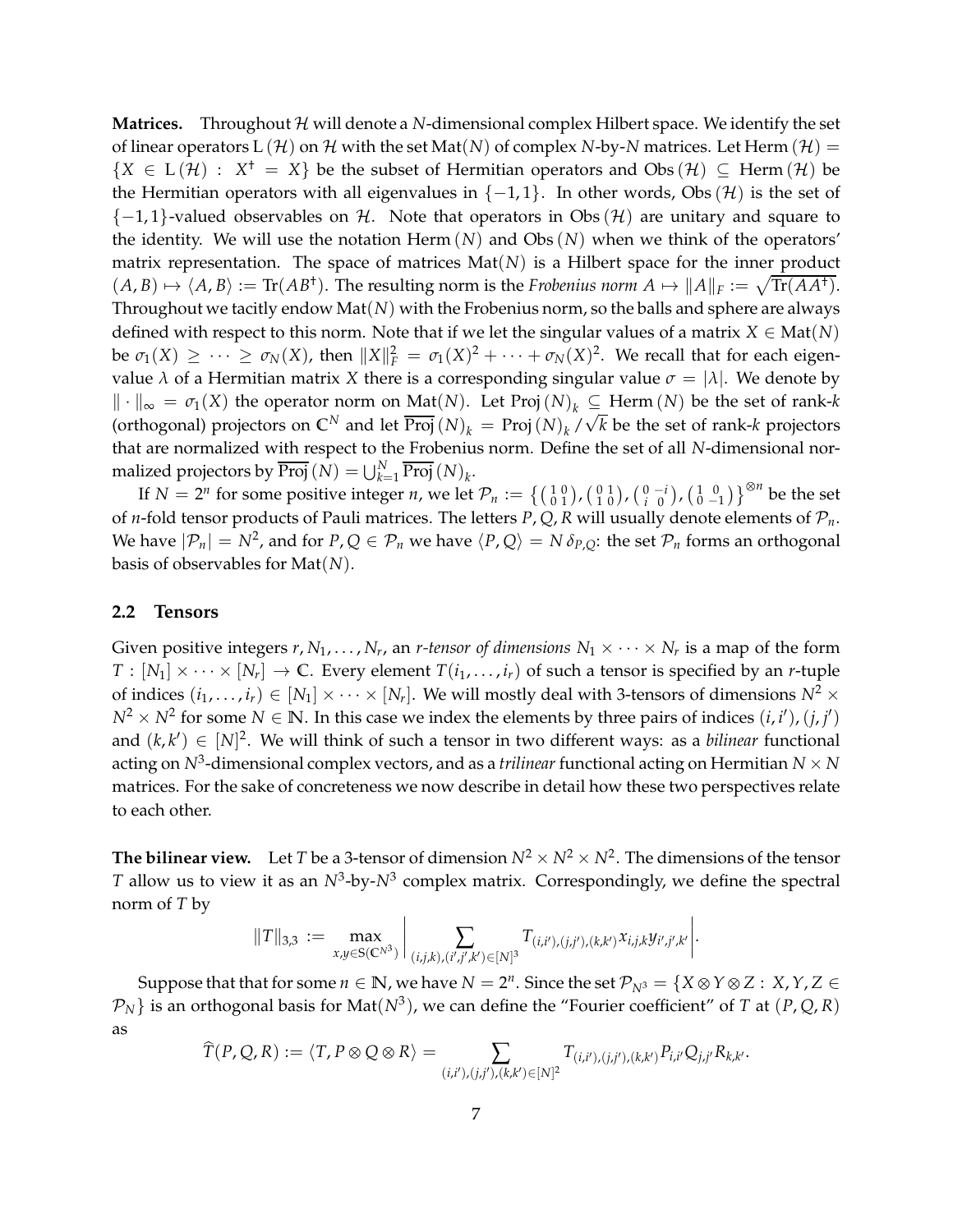With this definition, *T* can be written as

$$
T = N^{-3} \sum_{P,Q,R \in \mathcal{P}_N} \widehat{T}(P,Q,R) P \otimes Q \otimes R.
$$

**The trilinear view.** Let *T* be a 3-tensor of dimensions  $N^2 \times N^2 \times N^2$ . We can associate with *T* a trilinear functional  $L_T$ : Herm  $(N) \times$  Herm  $(N) \times$  Herm  $(N) \rightarrow \mathbb{C}$  defined by

$$
L_T(X,Y,Z) = \langle T, X \otimes Y \otimes Z \rangle = \sum_{(i,j,k),(i',j',k') \in [N]^3} T_{(i,i'),(j,j'),(k,k')} X_{i,i'} Y_{j,j'} Z_{k,k'},
$$

where  $X, Y, Z \in \text{Herm}(N)$ . The operator norm of  $L_T$  induces the following norm on T

$$
||T||_{2,2,2} := \max_{X,Y,Z \in B(\text{Herm}(N))} |L_T(X,Y,Z)| = \max_{X,Y,Z \in B(\text{Herm}(N))} |\langle T, X \otimes Y \otimes Z \rangle|^{6}
$$

### **2.3 XOR games**

An *r*-player XOR game with *N* questions per player is fully specified by a joint probability distribution  $\pi$  on  $[N]^r$  and an *r*-tensor  $M : [N]^r \rightarrow \{-1,1\}$ . The *classical bias* of an XOR game  $G = (\pi, M)$  is defined by

$$
\beta(G) := \max_{\chi_1,\ldots,\chi_r:[N] \to \{-1,1\}} \mathbb{E}_{(q_1,\ldots,q_r) \sim \pi} \Big[ M(q_1,\ldots,q_r) \chi_1(q_1) \cdots \chi_r(q_r) \Big].
$$

The maps  $\chi_1,\ldots,\chi_r$  in the above maximum are referred to as strategies: they should be interpreted as giving the players' answers to the questions *q*1, . . . , *q<sup>r</sup>* , respectively. The *entangled bias* of *G* is defined by

$$
\beta^*(G) := \sup_{\substack{d \in \mathbb{N}, |\Psi\rangle \in S(\mathbb{C}^{d^r}) \\ A_1, \dots, A_r : [N] \to \text{Obs}(d)}} \mathbb{E}_{(q_1, \dots, q_r) \sim \pi} \Big[ M(q_1, \dots, q_r) \, \langle \psi | A_1(q_1) \otimes \dots \otimes A_r(q_r) | \psi \rangle \Big].
$$

In the sequel it will be convenient to merge  $\pi$  and  $M$  into a single tensor  $T : [N]^r \to \mathbb{R}$  defined by  $T(q_1, \ldots, q_r) = \pi(q_1, \ldots, q_r)M(q_1, \ldots, q_r)$ . Conversely, any tensor  $T : [N]^r \to \mathbb{R}$  defines (up to normalization) an XOR game by setting the distribution to  $\pi(q_1, \ldots, q_r) = |T(q_1, \ldots, q_r)|$  and the game tensor to  $M(q_1, \ldots, q_r) = \text{sign}(T(q_1, \ldots, q_r)).$ 

### **2.4** *ε***-nets**

Our probabilistic proof of the existence of a game for which there is a large QC-gap relies on the construction of specific *ε*-nets over Hermitian matrices, which we describe in this section.

**Definition 4.** An *ε*-net for a subset W of a metric space  $(V, d)$  is a finite set  $W \subseteq V$  such that for every  $x \in \mathcal{W}$ , there exists an  $s \in \mathcal{W}$  such that  $d(x, s) \leq \varepsilon$ .

<span id="page-7-0"></span><sup>&</sup>lt;sup>6</sup>The restriction to Hermitian matrices in this definition is not essential, but it will be convenient later on.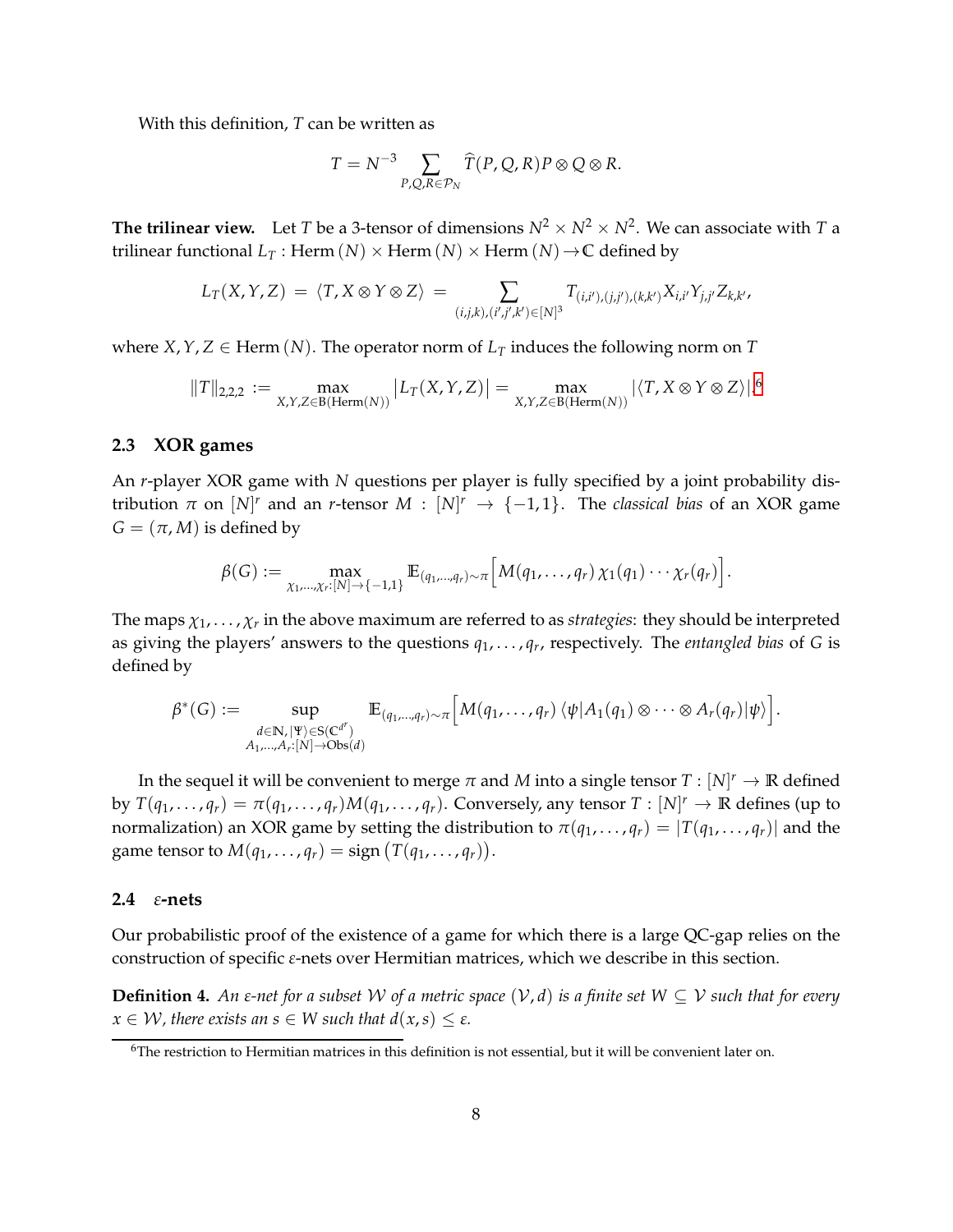<span id="page-8-4"></span>**Fact 5.** For every  $N \in \mathbb{N}$  and any  $\varepsilon > 0$  there exists an  $\varepsilon$ -net  $S_{\varepsilon}$  for  $S(\mathbb{C}^N)$  of cardinality  $|S_{\varepsilon}| \leq (1 +$  $2/\varepsilon)^N$ .

*Proof.* This well-known fact follows from a volume argument: we can choose *S<sup>ε</sup>* so that the balls with radius *ε*/2 centered at the points in *S<sup>ε</sup>* are disjoint. (See e.g. [\[Pis99,](#page-26-9) Lemma 4.10].)  $\Box$ 

The following lemma shows that for any  $\varepsilon > 0$  and  $N > 1$ , an  $\varepsilon/(4\sqrt{\ln N})$ -net over (normalized, signed) *N*-dimensional projections automatically induces an *ε*-net over *N*-dimensional Hermitian matrices with Frobenius norm at most 1. The lemma follows from a well known equivalence between the unit ball of normalized projections and the unit ball corresponding to the matrix norm derived from the Lorentz-sequence semi-norm  $\ell_{2,1}$ . We give a self-contained proof below.

<span id="page-8-5"></span>**Lemma 6.** Let  $N > 1$  and  $X \in B(\text{Herm}(N))$ . Then X can be decomposed as a linear combination

$$
X=\sum_{x}\lambda_{x}X_{x},
$$

*where each*  $X_x \in \overline{\mathrm{Proj}}\,(N)$  *<i>is a normalized projector and*  $\sum_x |\lambda_x| \leq 4\sqrt{\ln N}.$ 

*Proof.* Let  $X = \sum_i \lambda_i |u_i\rangle\langle u_i|$  be the spectral decomposition of a Hermitian matrix X with norm

<span id="page-8-1"></span>
$$
\left\|X\right\|_{F}^{2} = \sum_{i} \lambda_{i}^{2} \le 1. \tag{3}
$$

For every  $t \in [-1, 1]$ , let  $P_t$  be the projector on Span $\{|u_i\rangle : \lambda_i \in [-1, -t)\}$  if  $t < 0$  and the projector on Span $\{|u_i\rangle : \lambda_i \in (t,1]\}$  if  $t \geq 0$ . Then the following holds:

<span id="page-8-2"></span>
$$
X = \int_{t=-1}^{1} \operatorname{sign}(t) P_t dt = \int_{t=-1}^{1} \sqrt{\operatorname{rank} P_t} \frac{\operatorname{sign}(t) P_t}{\sqrt{\operatorname{rank} P_t}} dt,
$$
(4)

where the integral is taken coefficient-wise.<sup>[7](#page-8-0)</sup> By a direct calculation,

<span id="page-8-3"></span>
$$
\int_{t=-1}^{1} |t| \operatorname{Tr}(P_t) dt = \frac{1}{2} \sum_{i} \lambda_i^2 \le \frac{1}{2},
$$
 (5)

where the last equality follows from [\(3\)](#page-8-1). Eq. [\(4\)](#page-8-2) shows that *X* may be written as a non-negative linear combination of the sign(*t*)  $P_t/\sqrt{\text{rank}P_t}$  with coefficients summing up to

$$
\int_{t=-1}^{1} \sqrt{\text{rank} P_t} dt \le \int_{t=-1/\sqrt{N}}^{1/\sqrt{N}} \sqrt{N} dt + \int_{t=-1}^{-1/\sqrt{N}} \sqrt{\text{rank} P_t} dt + \int_{t=1/\sqrt{N}}^{1} \sqrt{\text{rank} P_t} dt
$$
  
\n
$$
\le 2 + \left(2 \int_{t=1/\sqrt{N}}^{1} \frac{1}{t} dt\right)^{1/2} \left(\int_{t=-1}^{-1/\sqrt{N}} (-t) \text{rank} P_t dt + \int_{t=1/\sqrt{N}}^{1} t \text{rank} P_t dt\right)^{1/2}
$$
  
\n
$$
\le 2 + \sqrt{\ln N/2},
$$

where the first inequality uses  $\text{rank}P_t \leq \min(N, t^{-2})$  for every *t*, the second inequality follows from Cauchy-Schwarz and the last uses [\(5\)](#page-8-3), together with  $\mathrm{rank}P_t = \mathrm{Tr}P_t.$  $\Box$ 

<span id="page-8-0"></span><sup>&</sup>lt;sup>7</sup>The coefficients of  $P_t$  are step functions, so the integral is well-defined.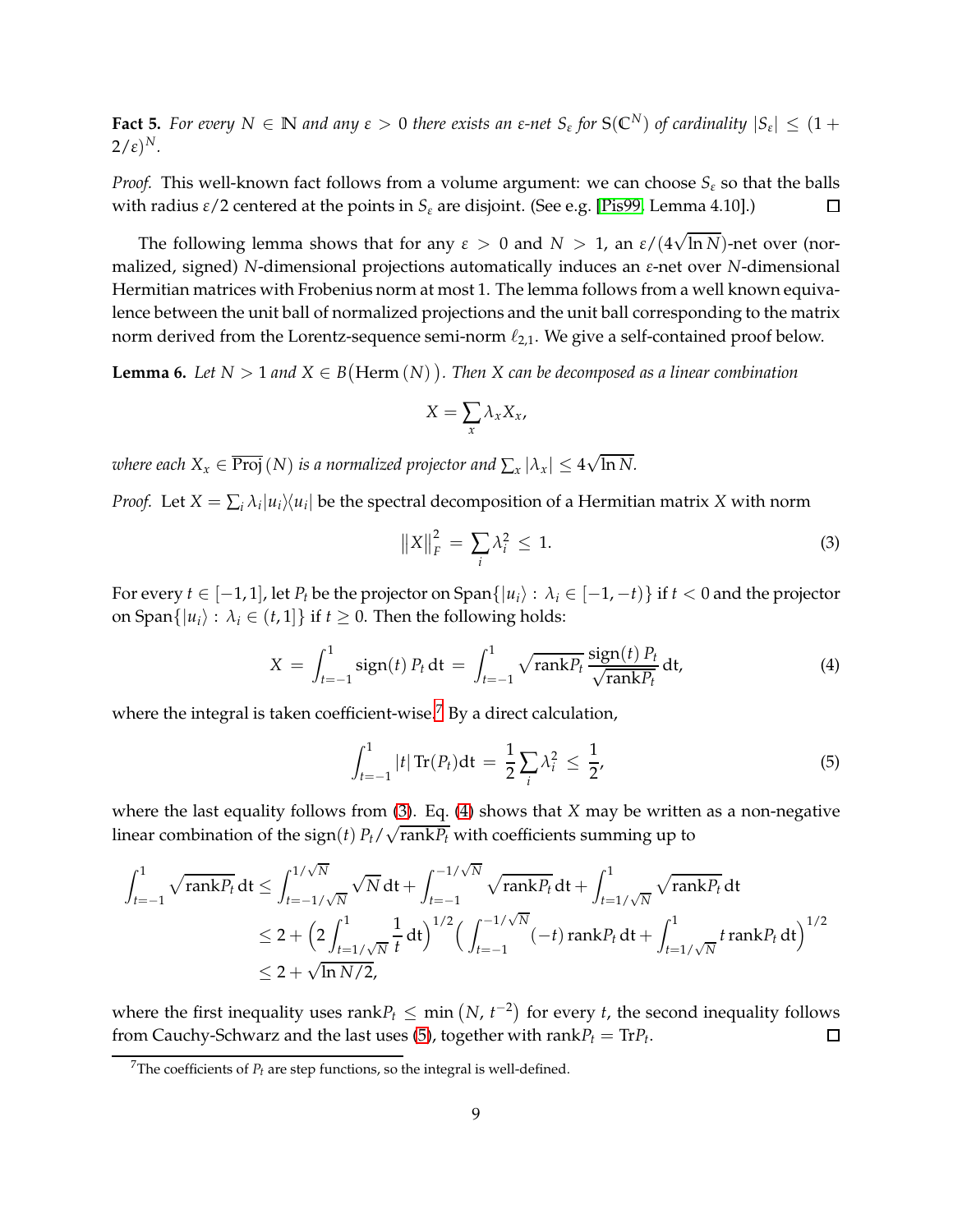The following lemma gives a straightforward construction of an *ε*-net for the set of normalized rank-*k* projectors on **C** *d* (see e.g. [\[Sza82\]](#page-26-10) for more general constructions of nets on Grassmannian spaces).

**Lemma 7.** *For every*  $k \in [N]$  *and any*  $0 < \varepsilon \leq 1$  *there exists a set* 

$$
\mathcal{Z}^k_\varepsilon \subseteq \bigcup_{\ell=1}^k \overline{\operatorname{Proj}}\left(N\right)_\ell
$$

of size  $|\mathcal{Z}_\varepsilon^k| \leq 2(5/\varepsilon)^{kN}$ , such that for any  $X \in \overline{\text{Proj}}(N)_k$  there is an  $\widetilde{X} \in \mathcal{Z}_\varepsilon^k$  satisfying  $\|X - \widetilde{X}\|_F \leq \varepsilon$ .

*Proof.* Let  $\eta = \varepsilon/\sqrt{2}$  and  $S_{\eta}$  be an  $\eta$ -net for the unit sphere S(C<sup>N</sup>). For every *k*-subset  $T \subseteq S_{\eta}$  let *Y*<sup>*T*</sup> be the projector on the space spanned by the vectors in *k* and let  $\overline{Y}_T = Y_T / \sqrt{\text{rank}Y}$ . Define the set Z*<sup>k</sup> <sup>ε</sup>* by

$$
\mathcal{Z}_{\varepsilon}^k = \{ \overline{Y}_T : T \subseteq S_{\eta}, |T| = k \}.
$$

Note that for any  $\overline{Y} \in \mathcal{Z}_{\varepsilon}^k$ , we have rank $(\overline{Y}) \leq k$ . Moreover, by the upper bound on the minimal size of  $S_\eta$  from Fact [5,](#page-8-4) we have

$$
|\mathcal{Z}_{\varepsilon}^{k}| \leq {\binom{|S_{\eta}|}{k}} \leq {\binom{(3/\eta)^N}{k}} \leq 2\left(\frac{5}{\varepsilon}\right)^{kN}.
$$

 $\text{Fix } X\in \overline{\text{Proj}}\left(N\right)_k\text{ and let }|\phi_1\rangle,\ldots,|\phi_k\rangle\in \text{S}(\mathbb{C}^N)$  be orthonormal eigenvectors of  $X$  with eigenvalue  $1/\sqrt{k}$ . Let  $|\psi_1\rangle$ , ...,  $|\psi_k\rangle \in S_\eta$  be the vectors closest to  $|\phi_1\rangle$ , ...,  $|\phi_k\rangle$  (resp.) with respect to the Euclidean distance. Let *Y* be the projector on the space spanned by the  $|\psi_1\rangle, \dots, |\psi_k\rangle$  and let  $\overline{Y} = Y/\sqrt{\text{rank}Y}$ . Clearly,  $\overline{Y} \in \mathcal{Z}_{\varepsilon}^k$ . Since *Y* is positive semidefinite and for every  $i = 1, ..., k$ , the vector  $|\psi_i\rangle$  is an eigenvector of *Y* with eigenvalue 1,

$$
\langle \phi_i | Y | \phi_i \rangle \geq |\langle \phi_i | \psi_i \rangle|^2 \geq 1 - \eta^2,
$$

where the second inequality follows since  $|\psi_i\rangle$  is closest to  $|\phi_i\rangle$  in the *ε*-net.<sup>[8](#page-9-0)</sup> By definition of the Frobenius norm and the fact that *X* and  $\overline{Y}$  are Hermitian, we get

$$
||X - \overline{Y}||_F^2 = ||X||_F^2 + ||\overline{Y}||_F^2 - 2\text{Tr}(X\overline{Y})
$$
  
\n
$$
\leq 2 - 2\text{Tr}(X\overline{Y})
$$
  
\n
$$
\leq 2\left(1 - \frac{1}{k}\sum_{i=1}^k \langle \phi_i | Y | \phi_i \rangle \right)
$$
  
\n
$$
\leq 2\left(1 - \left(1 - \eta^2\right)\right)
$$
  
\n
$$
= \varepsilon^2,
$$

and the lemma is proved.

口

<span id="page-9-0"></span><sup>8</sup>Notice that for any complex unit vectors *x*, *y*, we have  $||x - y||^2 = 2 - 2\Re(\langle x, y \rangle)$  and  $|\langle x, y \rangle|^2 = \Re(\langle x, y \rangle)^2 +$  $\Im(\langle x,y\rangle)^2$ .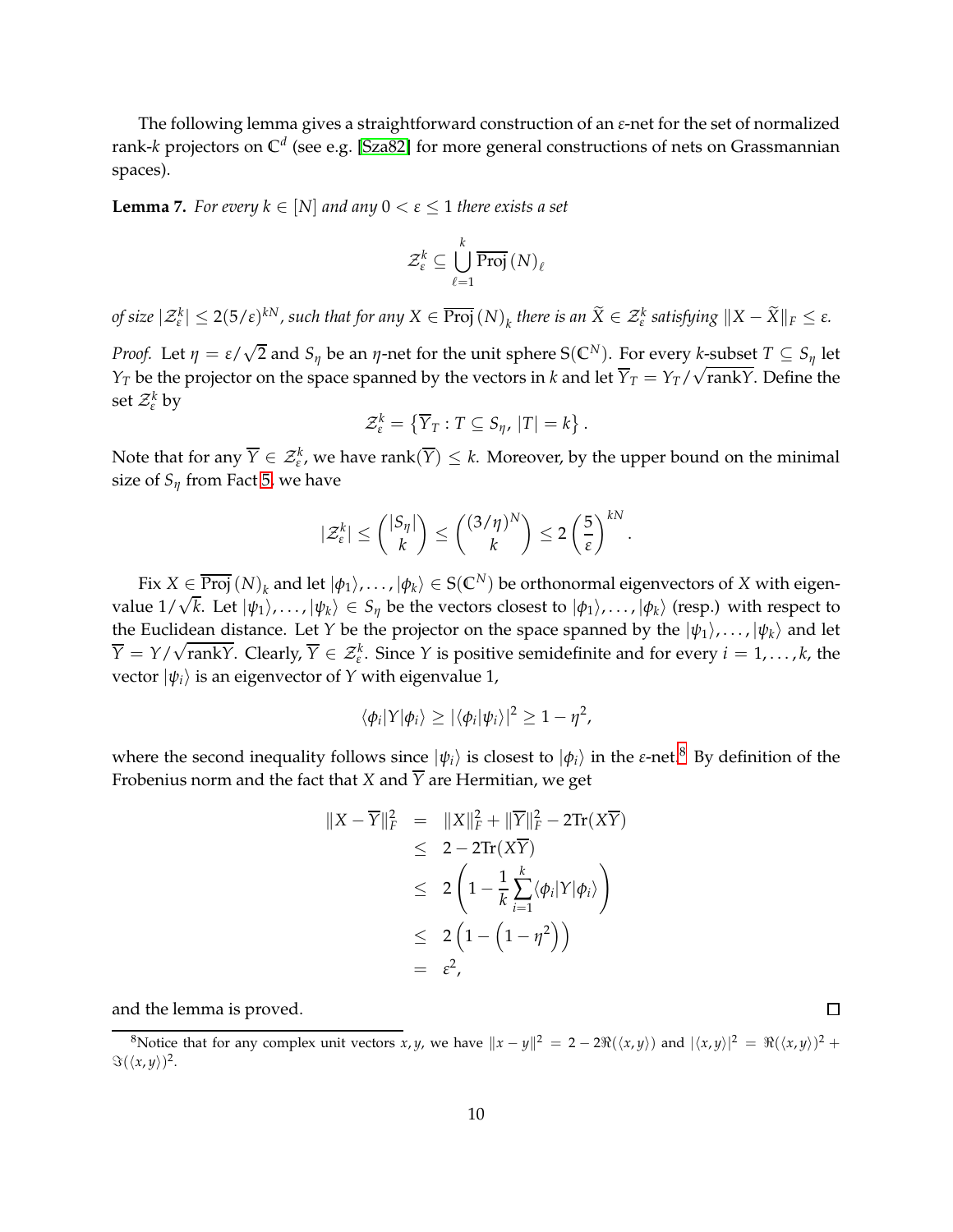<span id="page-10-4"></span>**Definition 8.** For every triple of integers  $(k, \ell, m) \in [N]^3$  and any real number  $0 < \varepsilon \leq 1$ , define

$$
\mathcal{Z}_{\varepsilon}^{(k,\ell,m)} = \{ X \otimes Y \otimes Z : (X,Y,Z) \in \mathcal{Z}_{\varepsilon}^k \times \mathcal{Z}_{\varepsilon}^{\ell} \times \mathcal{Z}_{\varepsilon}^m \},
$$

and  $\mathcal{Z}_{\varepsilon} = \bigcup_{(k,\ell,m) \in [N]^3} \mathcal{Z}$ (*k*,ℓ,*m*) *ε .*

<span id="page-10-5"></span>**Proposition 9.** For any  $\varepsilon > 0$  and  $d > 1$ , the set  $\mathcal{Z}_{\varepsilon}$  is a 3 $\varepsilon$ -net for the set of matrices  $X \otimes Y \otimes Z$ *where*  $(X, Y, Z) \in \overline{Proj}(N) \times \overline{Proj}(N) \times \overline{Proj}(N)$ , with respect to the distance function defined by the *Frobenius norm.*

*Proof.* Let  $1 \leq k, \ell, m \leq N$  and  $X \in \overline{\text{Proj}}(N)_{k}$ ,  $Y \in \overline{\text{Proj}}(N)_{\ell}$  and  $Z \in \overline{\text{Proj}}(N)_{m}$ . Let  $\widetilde{X} \in \mathcal{Z}_{\epsilon}^{k}$ ,  $\widetilde{Y} \in \mathcal{Z}_{\varepsilon}^{\ell}$  and  $\widetilde{Z} \in \mathcal{Z}_{\varepsilon}^m$  be the closest elements in the nets to (resp.) *X*, *Y* and *Z* in Frobenius distance. Using the trivial identity  $A \otimes B - \tilde{A} \otimes \tilde{B} = A \otimes (B - \tilde{B}) - (A - \tilde{A}) \otimes \tilde{B}$  twice in a row, and the triangle inequality, we can upper bound the distance  $\|X \otimes Y \otimes Z - \tilde{X} \otimes \tilde{Y} \otimes \tilde{Z}\|_F$  by

$$
||X \otimes Y \otimes (Z - \tilde{Z})||_F + ||X \otimes (Y - \tilde{Y}) \otimes \tilde{Z}||_F + ||(X - \tilde{X}) \otimes \tilde{Y} \otimes \tilde{Z}||_F.
$$

Since for any *A*, *B*,  $||A \otimes B||_F = ||A||_F ||B||_F$ , the quantity above is less than 3*ε*.

### **2.5 Deviation bounds**

In this section we collect some useful large deviation bounds.

<span id="page-10-0"></span>**Fact 10** (Gaussian tail bound)**.** *Let g* ∼ N(0, 1) *be a standard normal random variable. Then for any*  $t \geq 0$ ,

$$
\Pr[|g| \ge t] \le 2e^{-t^2/2}.
$$

<span id="page-10-2"></span>**Fact 11** (Hoeffding's inequality)**.** *Let h*1, . . . , *h<sup>N</sup> be independent centered random variables such that for*  $every i \in [N]$ , we have  $Pr[h_i \in [a_i, b_i]] = 1$  . Then for any  $t \ge 0$ ,

$$
\Pr\left[\Big|\sum_{i=1}^N h_i\Big|\geq t\right]\,\leq\, 2e^{-2t^2/\sum_i (b_i-a_i)^2}.
$$

<span id="page-10-1"></span>**Fact 12** (Bernstein's inequality, see eg. Prop. 16 in [\[Ver10\]](#page-26-11))**.** *Let h*1, . . . , *h<sup>N</sup> be independent centered*  $r$ andom variables and  $K>0$  be such that  $\Pr[|h_i|\geq t]\leq e^{1-t/K}$  for all  $i$  and  $t\geq 0.$  Then for any  $a\in\mathbb{R}^N$ *and*  $t \geq 0$ *,* 

$$
\Pr\left[\Big|\sum_{i=1}^N a_i h_i\Big|\geq t\right]\leq 2e^{-\frac{1}{4e}\min\left(\frac{t^2}{2eK^2\|a\|_2^2},\frac{t}{K\|a\|_\infty}\right)}.
$$

<span id="page-10-3"></span>**Corollary 13** ( $\chi^2$  tail bound). Let  $|g\rangle$  be a random vector distributed according to  $\mathcal{N}(0,1)^N$ . Then for *every*  $t \geq 0$ *,* 

$$
\Pr\Big[\big|\|\big|\big|g\rangle\big|\big|_2^2-N\big|\geq t\Big]\leq 2\,e^{-\frac{1}{8e}\min\big(\frac{t^2}{4eN},t\big)}.
$$

 $\Box$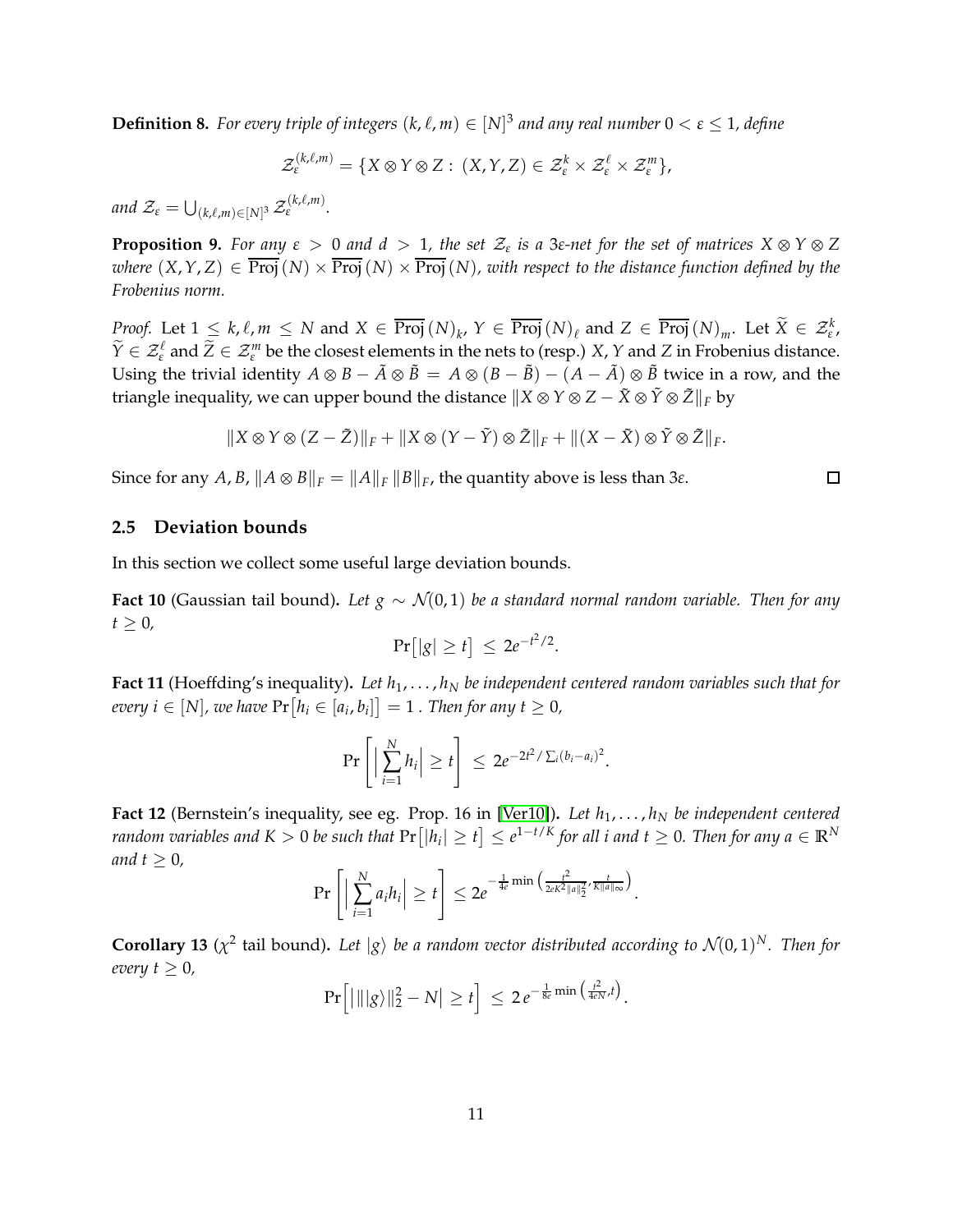*Proof.* Write  $|g\rangle = g_1|1\rangle + \cdots + g_N|N\rangle$  where  $g_1, \ldots, g_N$  are i.i.d. standard normal random vari-ables. By Fact [10,](#page-10-0) for every *i* the  $g_i$  satisfy that for every  $t \geq 0$ ,

$$
\Pr[|g_i^2 - 1| \ge t] = \Pr[g_i^2 \ge t + 1] + \Pr[g_i^2 \le 1 - t]
$$
  
 
$$
\le e e^{-(t+1)/2},
$$

where the factor *e* in front ensures that the bound is trivial whenever the second term  $Pr(g_i^2 \leq$  $(1-t)$  is nonzero. Hence the random variables  $h_i := g_i^2 - 1$  satisfy the hypothesis of Fact [12](#page-10-1) with  $K = 2$ , which immediately gives the claimed bound.  $\Box$ 

<span id="page-11-1"></span>**Corollary 14** (Projections of Bernoulli vectors). Let  $\varepsilon_{ij}$ ,  $i, j \in [N]$  be *i.i.d. Bernoulli random variables*, *and*  $a \in \mathbb{R}^N$ *. Then* 

$$
\Pr\left[\Big|\sum_{j=1}^N\Big(\sum_{i=1}^N a_i\varepsilon_{ij}\Big)^2 - N||a||_2^2\Big| > t\right] \leq 2e^{-\frac{1}{4e}\min\Big(\frac{t^2}{8e||a||_2^4N'}\frac{t}{2||a||_2^2}\Big)}.
$$

*Proof.* For any  $j \in [N]$  let  $\eta_j = (\sum_{i=1}^N a_i \varepsilon_{ij})^2 - ||a||_2^2$ . The  $\eta_j$  are independent centered random variables, and by Fact [11](#page-10-2) they satisfy a tail bound as required by Fact [12,](#page-10-1) with  $K = 2||a||_2^2$ . The corollary follows.  $\Box$ 

The following is a special case of a result due to Latała (see Corollary 1 in [\[Lat06\]](#page-26-12)).

<span id="page-11-0"></span>**Corollary 15.** *Let*  $A \in \text{Herm}(N)$  *be a Hermitian matrix and*  $|g\rangle \sim \mathcal{N}(0,1)^N$ *. Then, for any*  $t \geq 0$ *,* 

$$
\Pr\Big[ \big| \langle g|A|g \rangle - \text{Tr}(A) \big| \geq t \Big] \ \leq \ 2 \, e^{-\frac{1}{24e} \min\big( \frac{t^2}{12e\|A\|_F^2}, \frac{t}{\|A\|_\infty} \big)}.
$$

*Proof.* Since *A* is Hermitian, it is unitarily diagonalizable:  $A = UDU^{\dagger}$  where  $D = \text{diag}(\lambda_i)$ , and the  $\lambda_i$  are its real eigenvalues. Then

$$
\langle g|A|g\rangle = \sum_{i=1}^N \lambda_i |\langle i|U|g\rangle|^2,
$$

where the  $g_i$  are the standard normal distributed coefficients of the random vector  $|g\rangle$ . Since the rows of *U* are orthogonal, the  $\langle i|U|g\rangle$  are independent random variables. Moreover, since  $|g\rangle$  is real, we have  $|\langle i|U|g\rangle|^2 = (\Re(\langle i|U)|g\rangle)^2 + (\Im(\langle i|U)|g\rangle)^2$ , where  $\Re(\langle i|U)$  and  $\Im(\langle i|U)$  are the real and imaginary parts of the unit vector  $\langle i|U$  forming the *i*-th row of *U*. By rotation invariance, we have that for arbitrary  $|x\rangle \in \mathbb{R}^N$ , the random variable  $\langle x|g\rangle$  is distributed as  $\mathcal{N}(0, \| |x\rangle\|^2)$ . It follows from Fact [10](#page-10-0) that for every  $i \in [N]$ , we have

$$
\Pr\left[|\langle i|U|g\rangle|^2 \ge t\right] \le \Pr\left[\left(\Re(\langle i|U)|g\rangle\right)^2 \ge t/2\right] + \Pr\left[\left(\Re(\langle i|U|)g\rangle\right)^2 \ge t/2\right] \\
\le 2e^{-t/(4||\Re(\langle i|U||)^2)} + 2e^{-t/(4||\Im(\langle i|U_i)||^2)} \\
\le 4e^{-t/4}
$$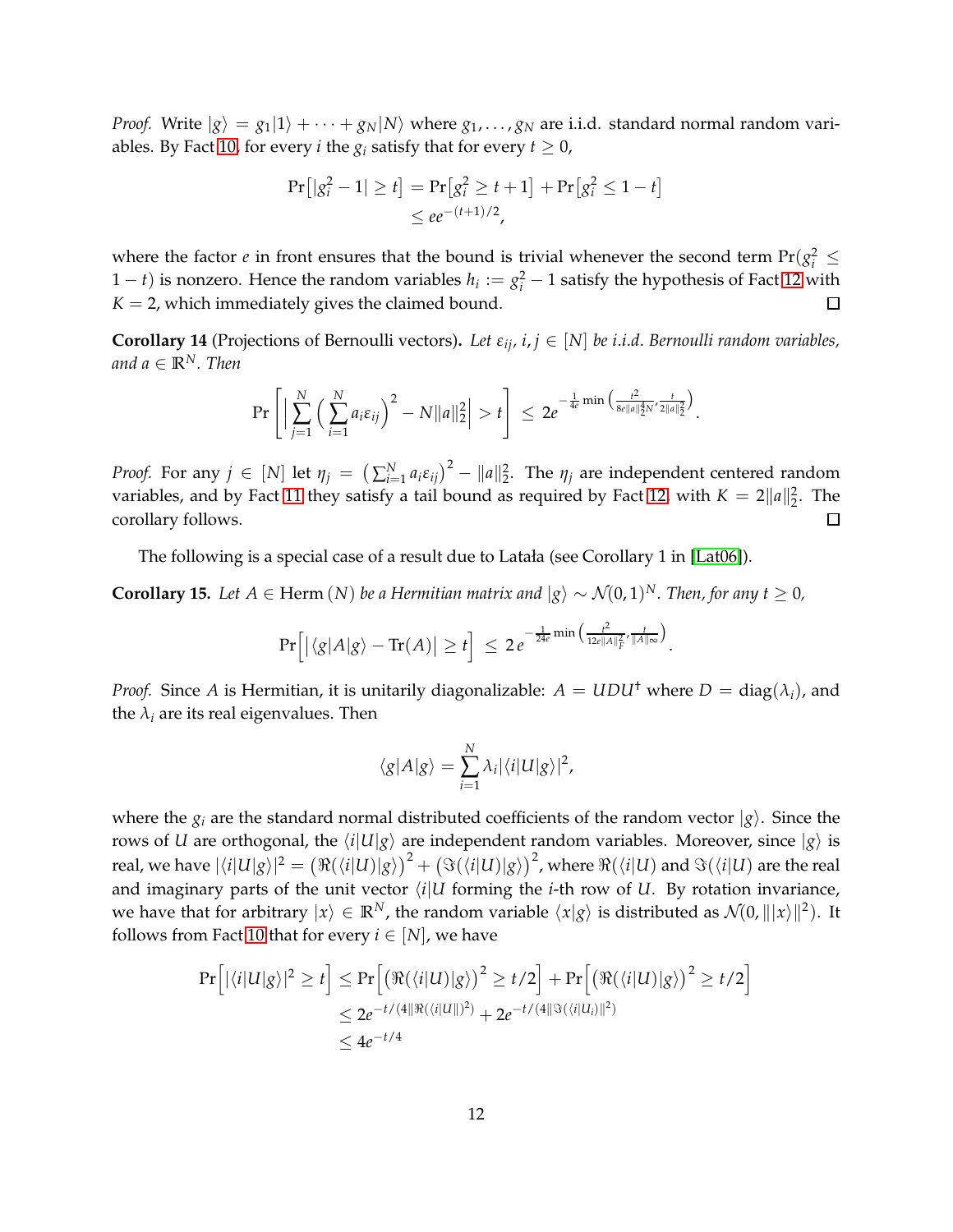Hence we can apply Fact [12](#page-10-1) with  $K = 4(\ln(4/e) + 1) \leq 6$  to obtain for any  $t \geq 0$ :

$$
\Pr\left[\Big|\sum_{i=1}^N\lambda_i\Big(\big|\langle i|U|g\rangle\big|^2-\mathbb{E}\big[\big|\langle i|U|g\rangle\big|^2\big]\Big)\right|\geq t\right]\leq 2\,e^{-\frac{1}{24e}\min\big(\frac{t^2}{12e\|A\|_F^2},\frac{t}{\|A\|_\infty}\big)}
$$

which proves the claim since  $\mathbb{E}\left[\left|\langle i|U|g\rangle\right|^{2}\right] = 1$  for every  $i \in [N]$  and  $\sum_{i=1}^{N} \lambda_{i} = \text{Tr}(A)$ .

Finally, we state without proof an analogue of the preceding Corollary which applies to Bernoulli random variables, and is a special case of a result of Hanson and Wright [\[HW71\]](#page-25-10).

<span id="page-12-4"></span>**Theorem 16.** *There exists a constant*  $D > 0$  *such that the following holds. Let*  $A \in \text{Herm}(N)$  *be a Hermitian matrix and*  $\varepsilon_{ij}$  *i.i.d. Bernoulli random variables. Then, for any*  $t \geq 0$ *,* 

$$
\Pr\left[\Big|\sum_{i,j}A_{ij}\varepsilon_{ij}-\text{Tr}(A)\Big|\geq t\right]\,\leq\,2\,e^{-C\min\left(\frac{t^2}{\|A\|_F^2},\frac{t}{\|A\|_\infty}\right)}.
$$

#### <span id="page-12-0"></span>**2.6 Grothendieck's inequality**

We use the following version of Grothendieck's inequality [\[Gro53\]](#page-25-11). The bounds on the constants involved come from [\[Haa87\]](#page-25-12) and [\[BMMN11\]](#page-25-3).

**Theorem 17** (Grothendieck's inequality)**.** *There exists a universal constant K***<sup>R</sup>** *<sup>G</sup>* <sup>&</sup>lt; 1.783 *such that the following holds. Let N and d be positive integers. Then, for any matrix M* ∈ Mat(*N*) *with real coefficients and any complex unit vectors*  $x_1, \ldots, x_N$ *, y*<sub>1</sub>*,*  $\ldots$  *, y*<sub>N</sub>  $\in$  S(C<sup>d</sup>), we have

<span id="page-12-2"></span>
$$
\Big|\sum_{i,j=1}^N M_{ij}\langle x_i,y_j\rangle\Big|\leq K_{G}^{\mathbb{R}}\max_{\chi,v:[N]\to\{-1,1\}}\sum_{i,j=1}^N M_{ij}\chi(i)v(j),\tag{6}
$$

 $\Box$ 

*If we allow χ*, *υ on the right-hand side of* [\(6\)](#page-12-2) *to take values in the set of all complex numbers with modulus* (at most) 1, then the constant  $K_G^{\mathbb{R}}$  may be replaced by the complex Grothendieck constant  $K_G^{\mathbb{C}} < 1.405$ .

# <span id="page-12-1"></span>**3 Unbounded gaps**

This section is devoted to the proof of Theorem [1.](#page-3-0) The theorem is proved in two steps. In the first step we associate a three player XOR game *G* to any 3-tensor *T*, and relate the quantum-classical gap for that game to spectral properties of *T*. We emphasize that the game  $G = G(T)$  is *not* defined from *T* in the most straightforward way (using *T* as the game tensor), but through a more delicate transformation, based on the use of the Fourier transform, which is exposed in Section [3.1.](#page-13-0)

<span id="page-12-3"></span>**Proposition 18.** Let n be an integer and let  $N = 2^n$ . Let T be any 3-tensor of dimensions  $N^2 \times N^2 \times N^2$ . *Then there exists a* 3-player XOR game  $G = G(T)$  *such that* 

$$
\frac{\beta^*(G)}{\beta(G)} \ge \frac{1}{4N^{3/2}} \frac{\|T\|_{3,3}}{\|T\|_{2,2,2}}.
$$

*Moreover, in the game G there are N*<sup>2</sup> *questions to each player, and there is a entangled strategy which achieves the claimed violation and uses only N-dimensional Pauli observables.*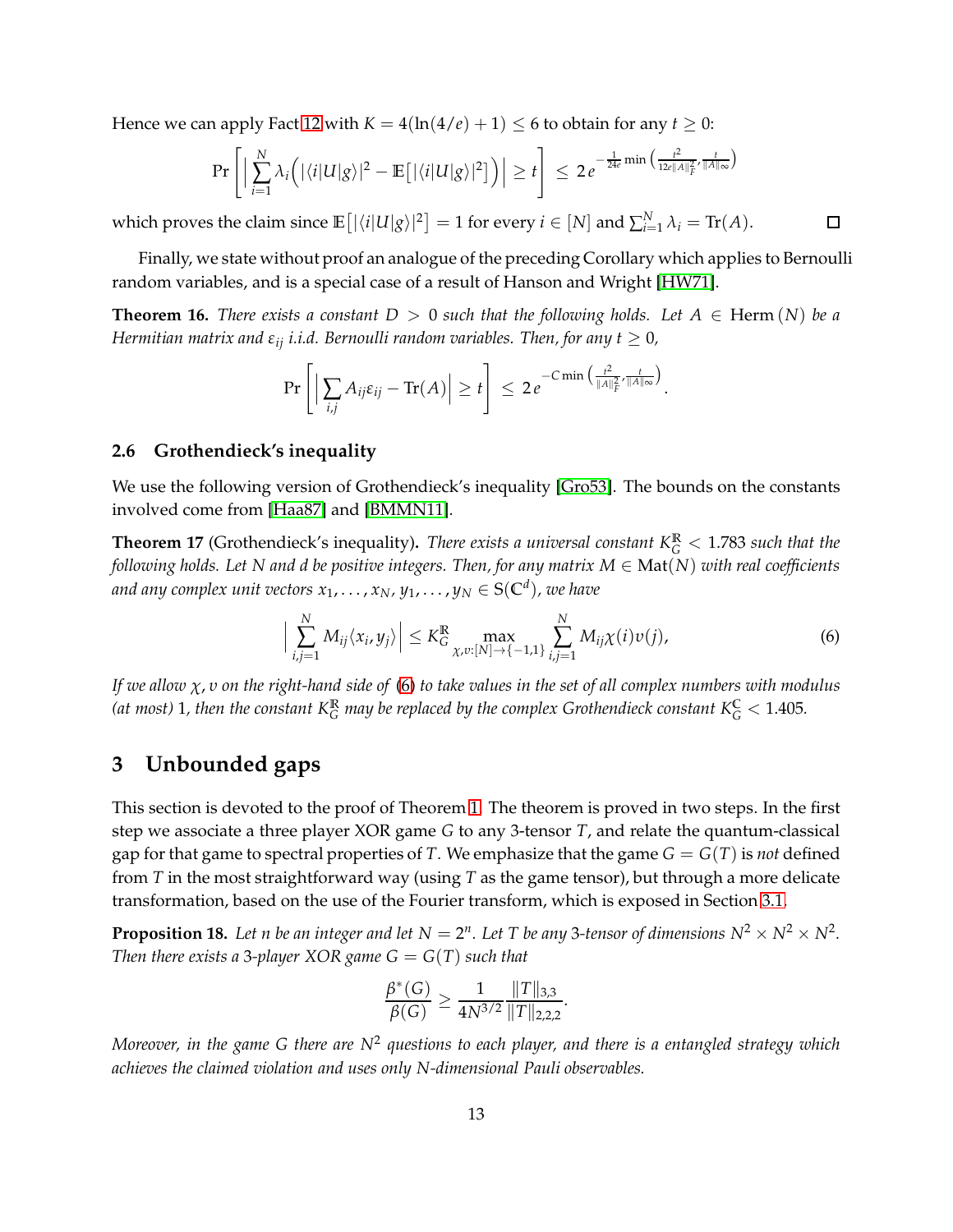In the second step we show the existence of a tensor *T* such that  $||T||_{3,3}/||T||_{2,2,2}$  is large.

<span id="page-13-1"></span>**Proposition 19.** *There is a constant C* > 0 *such that for any integer N there exists a* 3*-tensor T of*  $dimensions\ N^2\times N^2\times N^2$  such that

$$
\frac{\|T\|_{3,3}}{\|T\|_{2,2,2}} \geq CN^2 \log^{-5/2} N.
$$

Theorem [1](#page-3-0) trivially follows from the two propositions above. While we have not made the constants in the preceding propositions completely explicit, it is not hard to extract numerical values from our proofs; in particular we give precise estimates for all our probabilistic arguments. Proposition [18](#page-12-3) is proved in Section [3.1,](#page-13-0) and Proposition [19](#page-13-1) is proved in Section [3.2.](#page-14-0)

### <span id="page-13-0"></span>**3.1 Pauli XOR games**

Let *T* be a complex 3-tensor of dimensions  $N^2 \times N^2 \times N^2$ , where  $N = 2^n$  and *n* is an arbitrary integer. Based on *T* we define a three-player XOR game  $G = G(T)$  with the following properties:

- 1. There are  $N^2$  questions per player,
- 2. The best classical strategy for game *G*(*T*) achieves a bias of at most  $N^{9/2}||T||_{2.2.2}$ ,
- 3. There is a entangled strategy which uses only Pauli matrices as observables and entanglement of local dimension *N* per player and achieves a bias of at least  $(N^3/4)$   $||T||_{3,3}$ .

Properties 2. and 3. imply that in game *G*(*T*), the ratio between the entangled and classical biases is at least

$$
\frac{\beta^*(G)}{\beta(G)} \ge \frac{1}{4N^{3/2}} \frac{\|T\|_{3,3}}{\|T\|_{2,2,2}},
$$

proving Proposition [18.](#page-12-3)

Let *T* be a  $N^2 \times N^2 \times N^2$  tensor. By replacing *T* by either  $(T + T^{\dagger})/2$  or  $i(T - T^{\dagger})/2$ , we may assume that *T*, when seen as an  $N^3 \times N^3$  matrix, is also Hermitian. One of these two possible choices necessarily results in a ratio of the  $\|\cdot\|_{3,3}$  norm to the  $\|\cdot\|_{2,2,2}$  norm that is at least half of what it was for *T*. In order to associate an XOR game to *T*, we first define (possibly complex) coefficients indexed by Pauli matrices  $P$ ,  $Q$ ,  $R \in \mathcal{P}_n$  as follows

$$
M_{P,Q,R} := \widehat{T}(P,Q,R) = \sum_{(i,i'),(j,j'),(k,k') \in [N]^2} T_{(i,i'),(j,j'),(k,k')} P_{i,i'} Q_{j,j'} R_{k,k'}.
$$

In order to obtain an XOR game  $G = G(T)$ , we take either the real or the imaginary part of the coefficients *MP*,*Q*,*<sup>R</sup>* (whichever allows for the largest entangled bias), and normalize the resulting sequence according to its  $\ell_1$  norm (note that this normalization has no effect on the ratio of the biases that is considered in Proposition [18\)](#page-12-3). This results in a game with  $N^2$  questions per player, indexed by the Pauli matrices. Since we are ultimately only concerned with the ratio  $||T||_{3,3}/||T||_{2,2,2}$ , without loss of generality we assume that the two transformations made above (making *T* Hermitian and such that the coefficients defined above are all real) resulted in the  $\|\cdot\|_{3,3,3}$  norm being divided by a factor at most 4, and the  $\|\cdot\|_{2,2}$  norm remaining unchanged.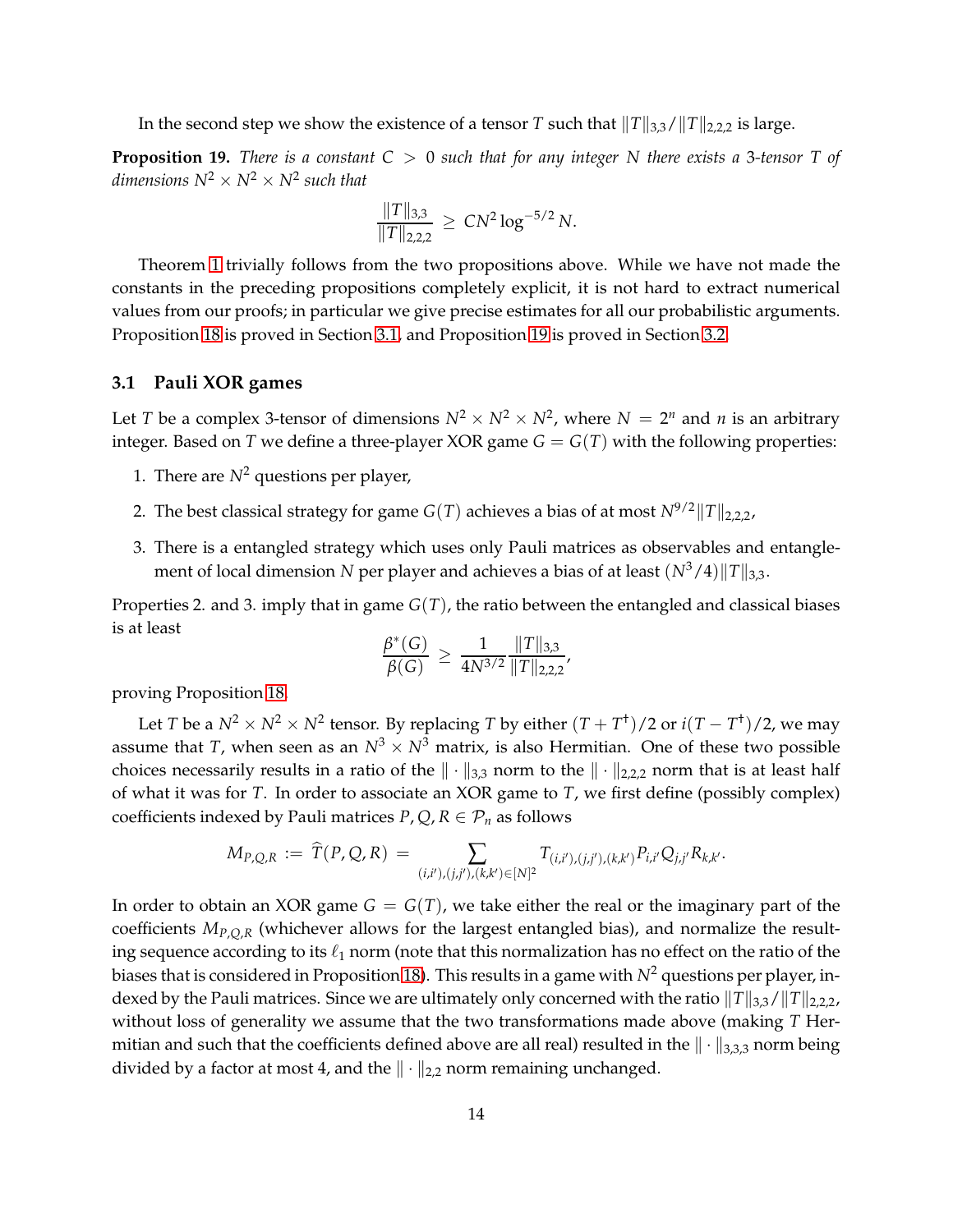The fact that property 1. above holds is clear, by definition. Next we prove that property 2. holds. Let  $\chi$ ,  $v$ ,  $\zeta$  :  $\mathcal{P}_n$   $\rightarrow$  {-1, 1} be an optimal classical strategy. Define the matrices  $X$  =  $\sum_{P\in\mathcal{P}_n}\chi(P)P$ ,  $Y=\sum_{Q\in\mathcal{P}_n}v(Q)$   $Q$  and  $Z=\sum_{R\in\mathcal{P}_n}\zeta(R)$   $R.$  Then  $X$ ,  $Y$  and  $Z$  are Hermitian, and

$$
||X||_F^2 = \text{Tr}(X^{\dagger}X) = \sum_{P,P' \in \mathcal{P}_n} \chi(P)\chi(P')\text{Tr}(P^{\dagger}P') = N \sum_{P \in \mathcal{P}_n} \chi(P)^2 = N^3,
$$

and the same holds for *Y* and *Z*. By the Cauchy-Schwarz inequality, the classical bias can be bounded as

$$
\beta(M) = \sum_{P,Q,R} \widehat{T}(P,Q,R) \chi(P) \nu(Q) \zeta(R)
$$
  
= 
$$
\sum_{P,Q,R \in \mathcal{P}_n} \langle T, X \otimes Y \otimes Z \rangle \chi(P) \nu(Q) \zeta(R)
$$
  

$$
\leq \max_{X,Y,Z \in \mathcal{B}(\text{Herm}(N),N^{3/2})} \langle T, X \otimes Y \otimes Z \rangle
$$
  

$$
\leq N^{9/2} ||T||_{2,2,2}.
$$

Finally, we prove property 3. by exhibiting a good entangled strategy for *G*(*T*). We simply let the observable corresponding to question *P* (resp. *Q*, *R*) be the *n*-qubit Pauli matrix *P* (resp. *Q*, *R*). Let  $|\Psi\rangle$  be a shared entangled state. The bias of the corresponding strategy is

$$
\sum_{P,Q,R} \widehat{T}(P,Q,R) \langle \Psi | P \otimes Q \otimes R | \Psi \rangle = N^3 \langle \Psi | T | \Psi \rangle = N^3 \| T \|_{3,3},
$$

where for the last equality we chose  $|\Psi\rangle$  an eigenvector of *T* with largest eigenvalue.

**Remark.** *In our construction, the only properties of the Pauli matrices that we use is that they form a family of observables that is orthogonal with respect to the Hilbert-Schmidt inner product on* Herm (*N*)*. Any other such family would lead to a completely analogous construction (in which the player's observables in the entangled strategy are replaced by the corresponding elements).*

### <span id="page-14-0"></span>**3.2 Constructing a good tensor** *T*

In this section we prove Proposition [19](#page-13-1) by giving a probabilistic argument for the existence of a tensor  $T$  with good spectral properties. Let  $N$  be an integer, and  $|g\rangle$  the (random)  $N^3$ -dimensional vector

$$
|g\rangle := \sum_{i,j,k=1}^N g_{ijk} |i\rangle |j\rangle |k\rangle \sim \mathcal{N}(0,1)^{N^3},
$$

where the *gijk* are i.i.d. N(0, 1) random variables. We define a tensor *T* depending on the *gijk*, and then prove bounds on the  $\|\cdot\|_{3,3}$  and  $\|\cdot\|_{2,2,2}$  norms of *T* that hold with high probability over the choice of the *gijk*. Let

<span id="page-14-1"></span>
$$
T := \sum_{i \neq i', j \neq j', k \neq k'} g_{ijk} g_{i'j'k'} |i, j, k\rangle \langle i', j', k'|.
$$
 (7)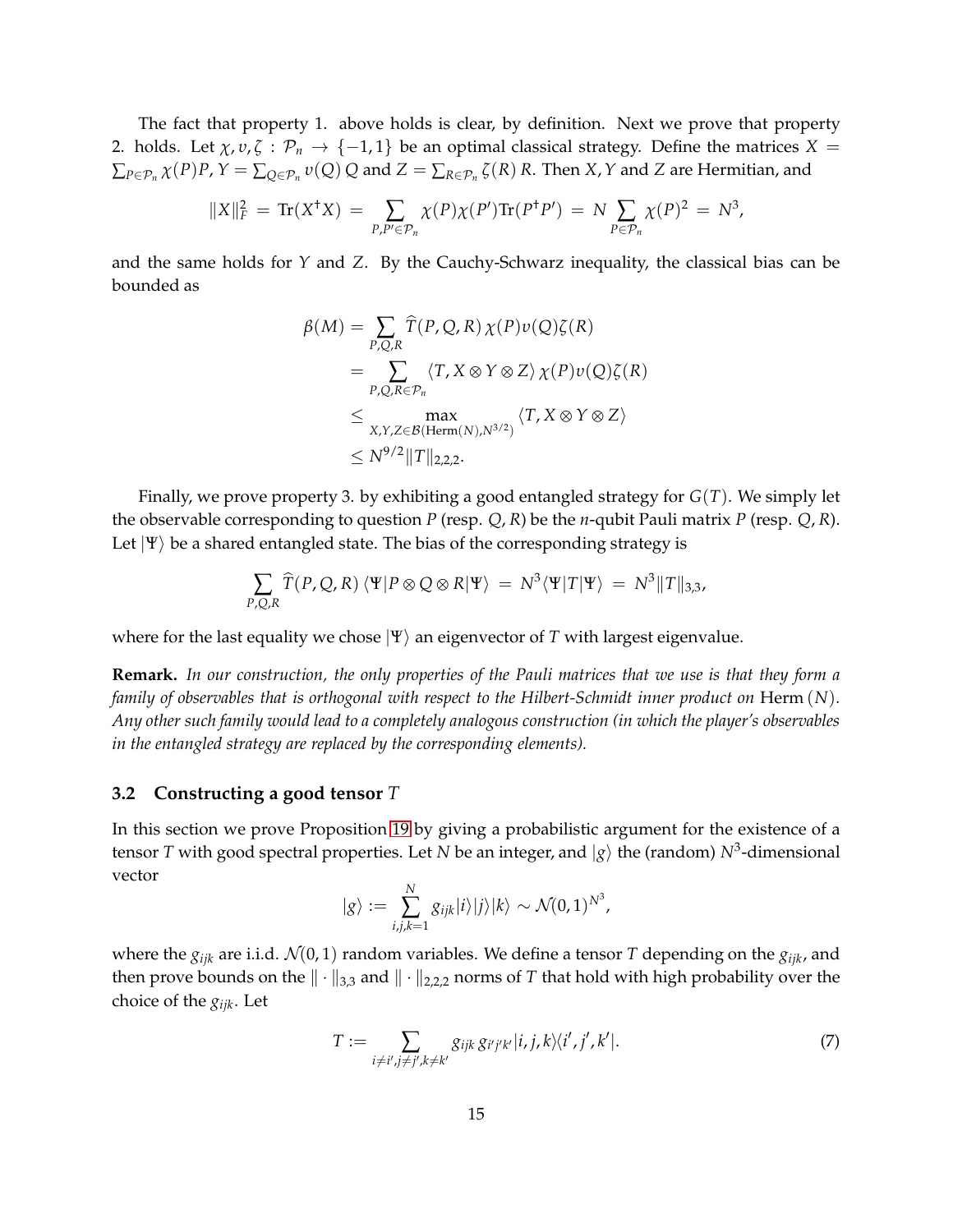*T* is a real  $N^3 \times N^3$  symmetric matrix that equals  $|g\rangle\langle g|$  with some coefficients zeroed out, including those on the diagonal. Hence *T* is very close to a rank 1 matrix and it should therefore be no surprise that its spectral norm is large, as we show in Section [3.2.1](#page-15-0) below. More work is needed to upper bound the  $\|\cdot\|_{2,2,2}$  norm of *T*. In particular, we note that zeroing out the diagonal coefficients is essential to getting a good bound on  $||T||_{2,2,2}$ . While we show in Section [3.2.2](#page-16-0) that with high probability over  $|g\rangle$  we have  $||T||_{2,2,2} = O(N \log^{5/2} N)$ , it is not hard to see that in expectation we already have  $\frac{1}{\|g\|g\}}\frac{1}{\|g\|_{2,2,2}} = \Omega(N\sqrt{N})$  (indeed, simply choose  $X = Y = Z = I/\sqrt{N}$  in the definition of  $\|\cdot\|_{2,2,2}$ ). Zeroing out some entries of  $|g\rangle\langle g|$  approximately preserves the spectral norm, but decreases its norm as a trilinear operator by almost a factor  $\sqrt{N}$ .

**Remark.** *The same construction, with the normal random variables gijk replaced by i.i.d. Bernoulli random variables, can be used to obtain similar results.*[9](#page-15-1) *Indeed, Lemma [20](#page-15-2) below holds trivially in that case, and to obtain the analogue of Lemma [21](#page-16-1) it suffices to replace the use of Corollary [13](#page-10-3) and Corollary [15](#page-11-0) in the proof of Lemma [24](#page-18-0) by Corollary [14](#page-11-1) and Theorem [16](#page-12-4) respectively.*

### <span id="page-15-0"></span>**3.2.1 A lower bound on the spectral norm**

A lower-bound on the spectral norm of *T* as defined in [\(7\)](#page-14-1) follows easily from the fact that it is, by definition, very close to a rank-1 matrix. We show the following.

<span id="page-15-2"></span>**Lemma 20.** *For any τ* > 0 *and all large enough N it holds that*

$$
||T||_{3,3} \geq N^3 - \tau N^2
$$

*with probability at least*  $1 - e^{-\Omega(\tau^2)}$ *.* 

*Proof.* Define  $|\Psi\rangle = N^{-3/2} |g\rangle$ . By Corollary [13,](#page-10-3) for any  $\delta > 0$  we have that

$$
\Pr\Big[\sum_{i,j,k}g_{ijk}^2\leq (1-\delta)N^3\Big]\leq 2e^{-\delta^2N^3/(64e^2)}.
$$

Provided this holds,

<span id="page-15-3"></span>
$$
\|\Psi\rangle\|^2 = \frac{1}{N^3} \sum_{i,j,k} g_{ijk}^2 \le 1 - \delta. \tag{8}
$$

Another application of Corollary [13,](#page-10-3) together with a union bound, shows that the probability that there exists an  $i \in [N]$  such that  $\sum_{j,k} g_{ijk}^2 \ge (1+\delta)N^2$  is at most  $2Ne^{-\delta^2 N^2/(64e^2)}$ . Provided this holds,

<span id="page-15-4"></span>
$$
\sum_{i} \left( \sum_{j,k} |g_{ijk}|^2 \right)^2 \le (1+\delta)^2 N^5 \tag{9}
$$

<span id="page-15-1"></span><sup>&</sup>lt;sup>9</sup>We thank Ignacio Villanueva for asking this question.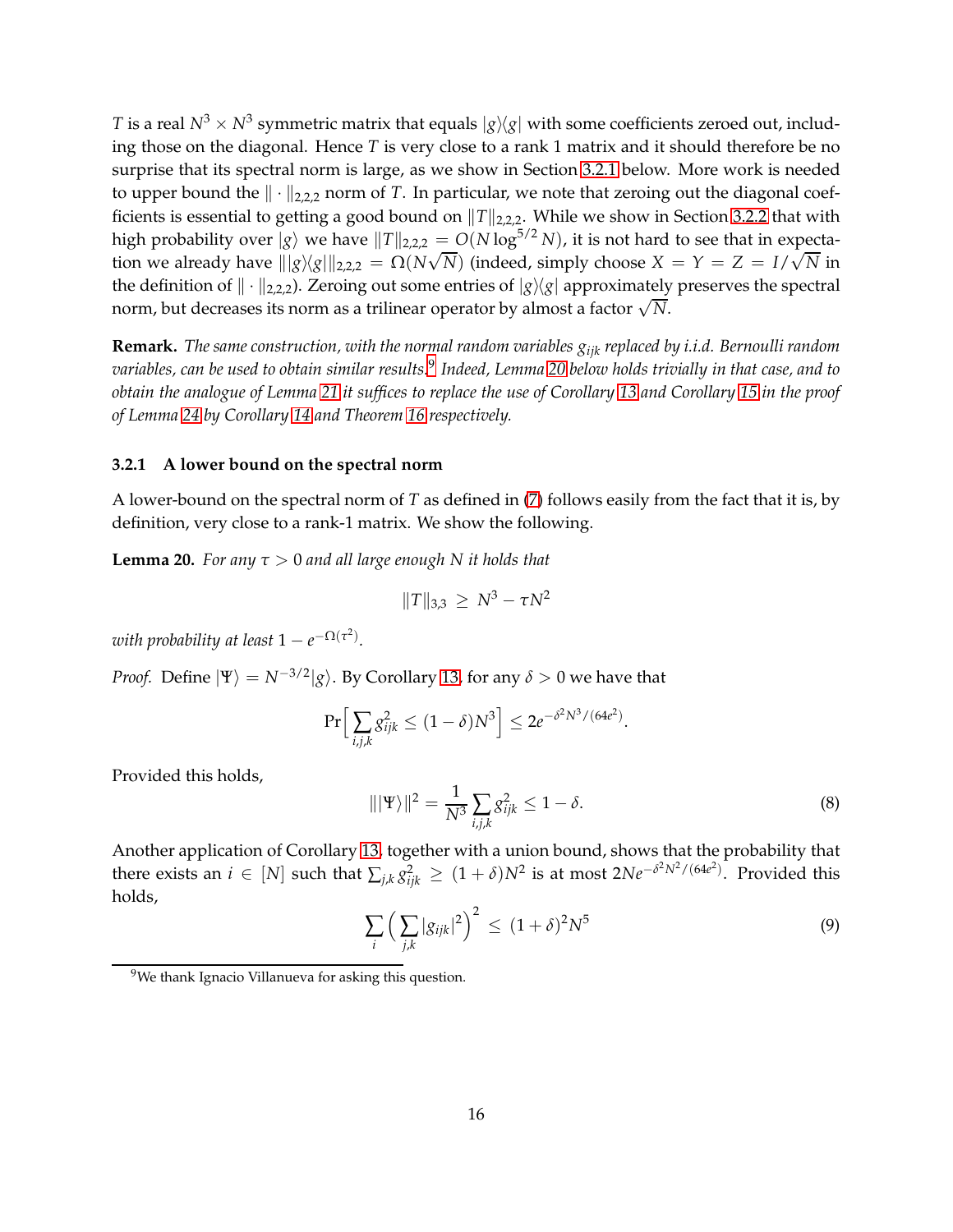and the same holds symmetrically for *j* or *k*. This lets us bound

$$
\langle \Psi | T | \Psi \rangle = \frac{1}{N^3} \sum_{i \neq i', j \neq j', k \neq k'} |g_{ijk}|^2 |g_{i'j'k'}|^2
$$
  
\n
$$
\geq \frac{1}{N^3} \Big( \Big( \sum_{i,j,k} |g_{ijk}|^2 \Big)^2 - \sum_i \Big( \sum_{j,k} |g_{ijk}|^2 \Big)^2 - \sum_j \Big( \sum_{i,k} |g_{ijk}|^2 \Big)^2 - \sum_k \Big( \sum_{i,j} |g_{ijk}|^2 \Big)^2 \Big)
$$
  
\n
$$
\geq \frac{(1 - \delta)^2 N^6 - 3(1 + \delta)^2 N^5}{N^3} \geq (1 - 3\delta) N^3,
$$

where the second inequality uses [\(8\)](#page-15-3) and [\(9\)](#page-15-4), and the last holds for large enough *N*. Hence, using [\(8\)](#page-15-3) once more,

$$
||T||_{3,3} \ge \frac{\langle \Psi | T | \Psi \rangle}{|||\Psi \rangle||^2} \ge (1 - 3\delta) N^3 (1 - \delta)^{-1} \ge (1 - 6\delta) N^3
$$

<span id="page-16-0"></span>for small enough *δ*. The claimed bound follows by setting *δ* = *τ*/(6*N*).

### **3.2.2 Upper-bounding**  $||T||_{2,2,2}$

In this section we give an upper bound for  $||T||_{2,2,2}$  that holds with good probability over the choice of *T*, where *T* is as in [\(7\)](#page-14-1), a 3-tensor of dimensions  $N^2 \times N^2 \times N^2$ . Recall that

$$
||T||_{2,2,2} = \max_{X,Y,Z \in B(\text{Herm}(N))} |\langle T, X \otimes Y \otimes Z \rangle|.
$$

We prove the following.

<span id="page-16-1"></span>**Lemma 21.** *There exist universal constants*  $d$ *,*  $D > 0$  *such that for all large enough N, we have* 

$$
||T||_{2,2,2} \leq DN(\ln N)^{5/2}
$$

 $\omega$ ith probability at least  $1-e^{-dN}$  over the choice of  $|g\rangle.$ 

We note that if *T* was a random tensor with entries i.i.d. standard normal, then a result by Nguyen et al. [\[NDT10\]](#page-26-13) would show that  $\|T\|_{2,2,2} = O(N\sqrt{\log N})$  holds with high probability. However, the entries of our tensor *T* are not independent, and we need to prove a bound tailored to our specific setting.

Our first step consists in showing that the supremum in the definition of  $||T||_{2,2,2}$  can be restricted to a supremum over projector matrices, at the cost of the loss of a logarithmic factor in the bound. $10$ 

<span id="page-16-4"></span>**Lemma 22.** Let  $|g\rangle$  be a vector in  $\mathbb{R}^{N^3}$  and let T be the associated tensor, as in [\(7\)](#page-14-1). Then

<span id="page-16-3"></span>
$$
||T||_{2,2,2} \leq 64 \left(\ln N\right)^{3/2} \max \left| \langle g | X \otimes Y \otimes Z | g \rangle - \text{Tr}(X \otimes Y \otimes Z) \right|, \tag{10}
$$

*where the maximum is taken over all triples*  $(X, Y, Z) \in \overline{\text{Proj}} (N)^3$ .

 $\Box$ 

<span id="page-16-2"></span><sup>10</sup>We thank Gilles Pisier for suggesting the use of this decomposition.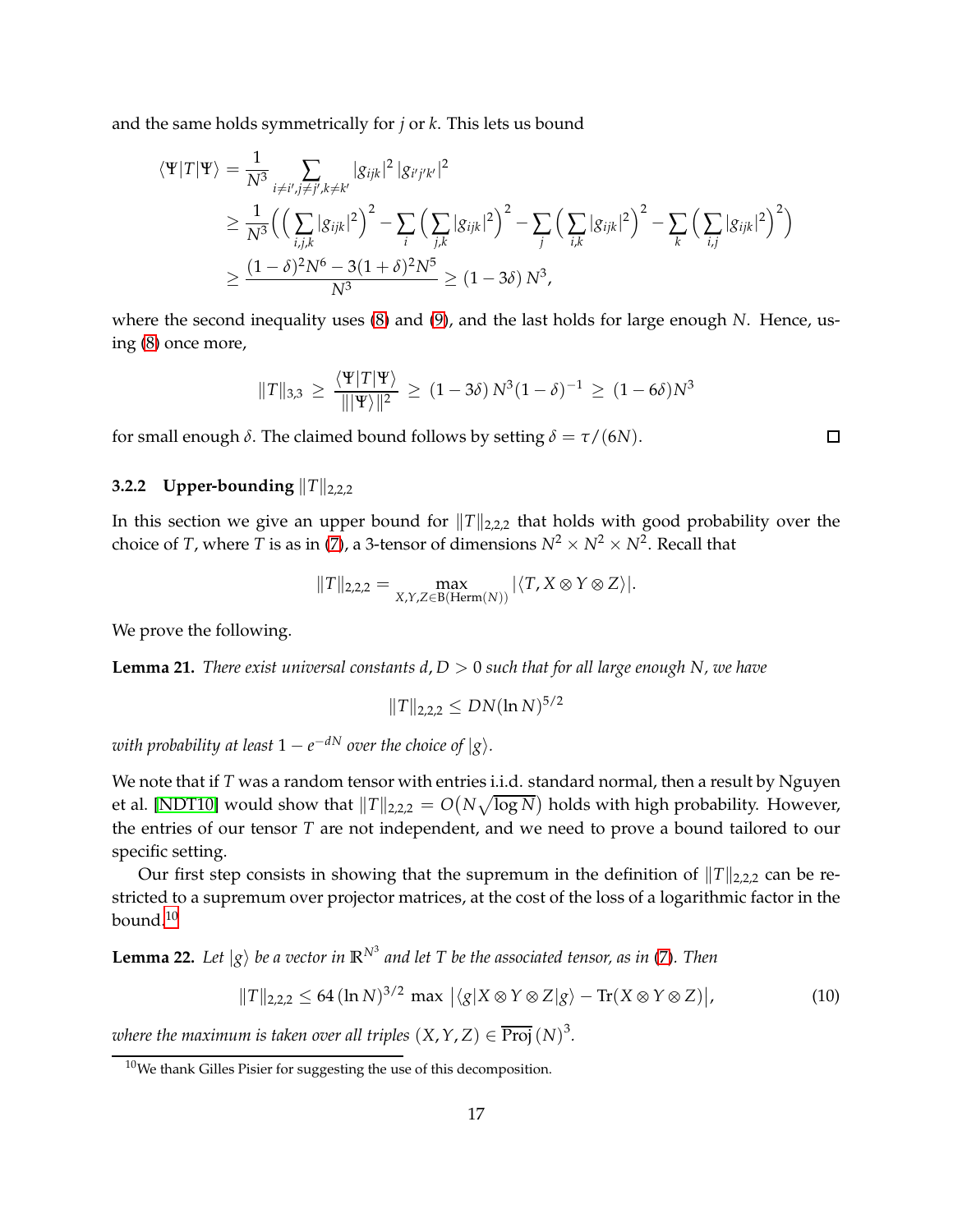*Proof.* Let *X*, *Y*, *Z*  $\in$  *B*(Herm  $(N)$ ) be traceless Hermitian matrices such that

$$
||T||_{2,2,2} = \langle T, X \otimes Y \otimes Z \rangle = \langle g | X \otimes Y \otimes Z | g \rangle,
$$

where the second equality follows from the definition of *T*. Decompose *X*,*Y*, *Z* as per Lemma [6,](#page-8-5) giving

$$
X = \sum_{x} \alpha_{x} X_{x}, \qquad Y = \sum_{y} \beta_{y} Y_{y} \qquad \text{and} \qquad Z = \sum_{z} \gamma_{z} Z_{z},
$$

where  $\|(\alpha_x)_x\|_1$ ,  $\|(\beta_y)_y\|_1$ ,  $\|(\gamma_z)_z\|_1\leq 4\sqrt{\ln N}$  and  $X_x$ ,  $Y_y$ ,  $Z_z\in \overline{\mathrm{Proj}}\,(N).$  Note that

$$
0 = \text{Tr}(X \otimes Y \otimes Z) = \sum_{x,y,z} \alpha_x \beta_y \gamma_z \text{Tr}(X_x \otimes Y_y \otimes Z_z).
$$

By linearity and Hölder's inequality, we have

$$
\langle g|X \otimes Y \otimes Z|g\rangle - \text{Tr}(X \otimes Y \otimes Z)
$$
  
= 
$$
\sum_{x,y,z} \alpha_x \beta_y \gamma_z \left( \langle g|X_x \otimes Y_y \otimes Z_z|g\rangle - \text{Tr}(X_x \otimes Y_y \otimes Z_z) \right)
$$
  

$$
\leq 64(\ln N)^{3/2} \max_{x,y,z} |\langle g|X_x \otimes Y_y \otimes Z_z|g\rangle - \text{Tr}(X_x \otimes Y_y \otimes Z_z)|,
$$

proving the lemma.

Our next step is to show that we may further restrict the maximum on the right-hand side of [\(10\)](#page-16-3) to a maximum over projectors taken from the  $\varepsilon$ -net  $\mathcal{Z}_{\varepsilon}$  given in Definition [8.](#page-10-4)

<span id="page-17-1"></span>**Lemma 23.** Let  $|g\rangle$  be a vector in  $\mathbb{R}^{N^3}$ , T the associated tensor and  $\varepsilon > 0$ . Then

<span id="page-17-0"></span>
$$
||T||_{2,2,2} \leq 64 \left(\ln N\right)^{3/2} \left(\max \left|\langle g|X \otimes Y \otimes Z|g\rangle - \text{Tr}(X \otimes Y \otimes Z)\right| + 3\varepsilon \left(N^{3/2} + \left|\left|g\right\rangle\right|\right|_{2}^{2}\right), \quad (11)
$$

*where the maximum is taken over all*  $X \otimes Y \otimes Z \in \mathcal{Z}_{\varepsilon}$ .

*Proof.* Fix a triple  $(X, Y, Z) \in \overline{\text{Proj}} (N)^3$ . By Proposition [9,](#page-10-5) there exists an  $\tilde{X} \otimes \tilde{Y} \otimes \tilde{Z} \in \mathcal{Z}_\varepsilon$  such that

$$
\|X\otimes Y\otimes Z-\tilde{X}\otimes \tilde{Y}\otimes \tilde{Z}\|_F\,\leq\,3\,\varepsilon.
$$

By the Cauchy-Schwarz inequality, we have

$$
\begin{array}{rcl}\n|\langle g|X \otimes Y \otimes Z|g\rangle - \langle g|\tilde{X} \otimes \tilde{Y} \otimes \tilde{Z}|g\rangle| & = & |\langle g|X \otimes Y \otimes Z - \tilde{X} \otimes \tilde{Y} \otimes \tilde{Z}|g\rangle| \\
& \leq & \|X \otimes Y \otimes Z - \tilde{X} \otimes \tilde{Y} \otimes \tilde{Z}\|_F \, \| |g\rangle \langle g| \|_F.\n\end{array}
$$

Another application of the Cauchy-Schwarz inequality and the definition of the Frobenius norm give

$$
\begin{array}{rcl}\n\left| \text{Tr}(X \otimes Y \otimes Z - \tilde{X} \otimes \tilde{Y} \otimes \tilde{Z}) \right| & = & \left| \langle I, X \otimes Y \otimes Z - \tilde{X} \otimes \tilde{Y} \otimes \tilde{Z} \rangle \right| \\
& \leq & N^{3/2} \left| X \otimes Y \otimes Z - \tilde{X} \otimes \tilde{Y} \otimes \tilde{Z} \right|_{F}.\n\end{array}
$$

Hence the lemma follows from Lemma [22.](#page-16-4)

 $\Box$ 

 $\Box$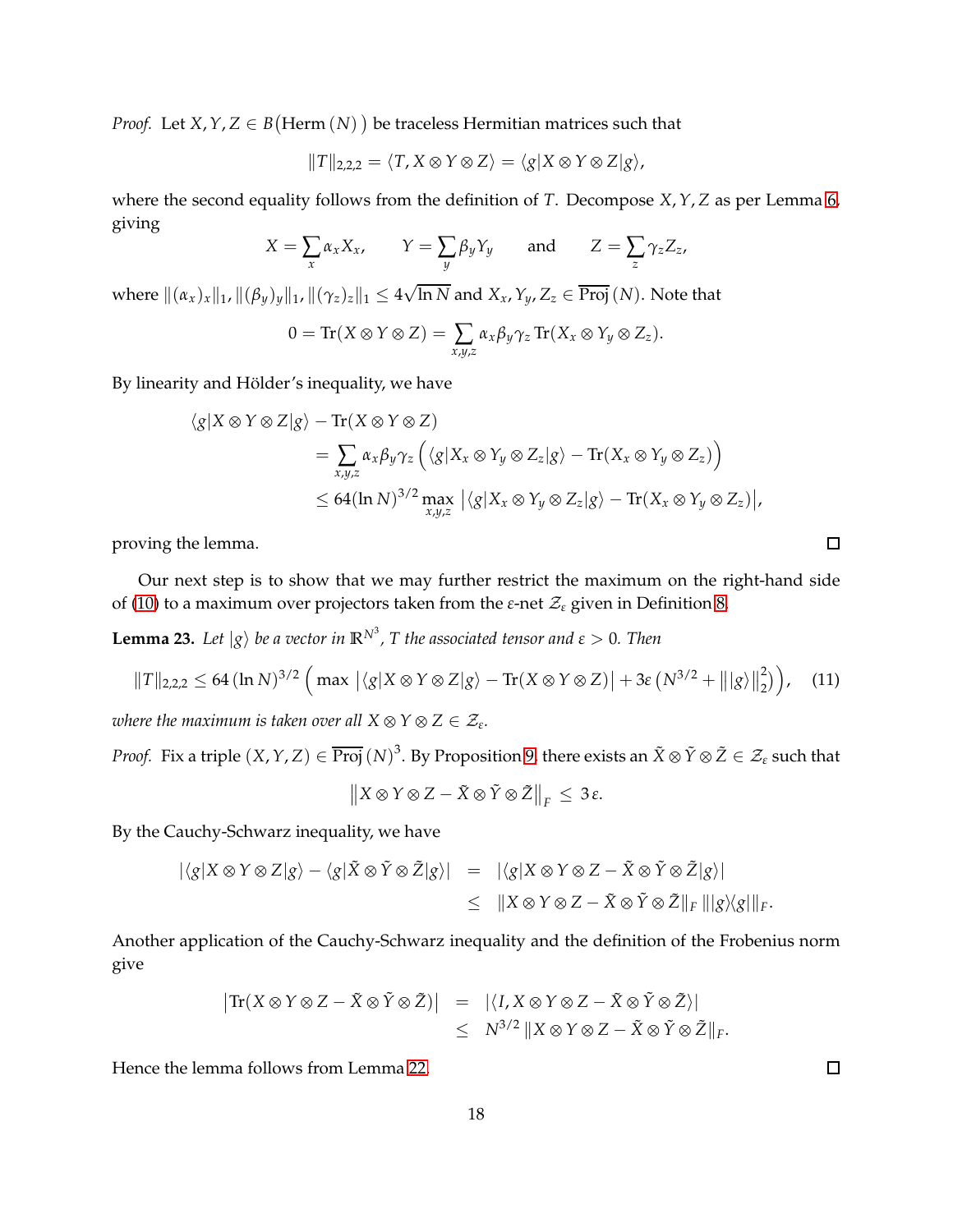We upper-bound the right-hand side of [\(11\)](#page-17-0) by first showing that for any fixed triple  $(k, \ell, m) \in$  $[N]^3$  and  $X \otimes Y \otimes Z \in \mathcal{Z}_{\varepsilon}^{(K,\ell,m)}$ , this quantity is bounded with high probability over the choice of  $|g\rangle$ . We conclude by applying a union bound over the net  $\mathcal{Z}_{\varepsilon} = \bigcup_{(k,\ell,m)\in[N]^3} \mathcal{Z}$ (*k*,ℓ,*m*) *ε* .

<span id="page-18-0"></span>**Lemma 24.** *There exist constants*  $C, c > 0$  *such the following holds. For any*  $0 < \varepsilon \le N^{-3}$  *and*  $\tau \ge$ *CN*  $\ln(1/\varepsilon)$ *, the probability over the choice of*  $|g\rangle$  *that there exists an*  $X \otimes Y \otimes Z \in \mathcal{Z}_{\varepsilon}$  *such that* 

$$
\left| \langle g | X \otimes Y \otimes Z | g \rangle - \text{Tr}(X \otimes Y \otimes Z) \right| > \tau \tag{12}
$$

*is at most e*−*c<sup>τ</sup> .*

*Proof.* Fix a triple  $(k, \ell, m) \in [N]^3$ , and assume that  $k \ge \max{\ell, m}$ , the other cases being reduced to this one by permutation of the indices. Since  $k + \ell + m \leq 3k$ , we have

<span id="page-18-1"></span>
$$
\left| \mathcal{Z}_{\varepsilon}^{(k,\ell,m)} \right| \le 8 \left( \frac{5}{\varepsilon} \right)^{(k+\ell+m)N} \le e^{3kN \ln(5/\varepsilon) + 3}.
$$
 (13)

.

We distinguish two cases.

Case 1:  $\ell m > k$ . Fix an  $X \otimes Y \otimes Z \in \mathcal{Z}_{\varepsilon}^{(k,\ell,m)}$ . By definition of the nets  $\mathcal{Z}_{\varepsilon}^j$ ,

$$
||X \otimes Y \otimes Z||_F \le 1
$$
 and  $||X \otimes Y \otimes Z||_{\infty} = \frac{1}{\sqrt{k\ell m}}$ 

Hence, by Corollary [15](#page-11-0) there exists a constant  $c' > 0$  such that for any  $\tau > 0$ 

$$
\Pr_{|g\rangle}\left[|\langle g|X\otimes Y\otimes Z|g\rangle - \text{Tr}(X\otimes Y\otimes Z)|\geq \tau\right] \leq e^{-c'\min\left\{\tau^2, \tau\sqrt{k\ell m}\right\}}.
$$
 (14)

Our assumption  $\ell m > k$  implies  $\sqrt{k\ell m} > k$ , hence the probability above is at most  $e^{-c'\min\{\tau^2, k\tau\}}$ . Using the bound [\(13\)](#page-18-1) on the size of  $\mathcal{Z}^{(k,\ell,m)}_{\varepsilon}$ , by a union bound there exists a  $C' > 0$  such that for any  $\tau \ge C' N \ln(1/\epsilon)$  the probability that there exists an  $X' \otimes Y' \otimes Z' \in \mathcal{Z}_{\epsilon}^{(k,\ell,m)}$  such that

$$
\big| \langle g | X' \otimes Y' \otimes Z' | g \rangle - \text{Tr}(X' \otimes Y' \otimes Z') \big| \ge \tau
$$

is at most  $e^{-\Omega(\tau)}$ .

Case 2:  $k \geq \ell m$ . Fix an  $X \otimes Y \otimes Z \in \mathcal{Z}_{\varepsilon}^{(k,\ell,m)}$ . Since  $X$ ,  $Y$  and  $Z$  are normalized projectors,

$$
\text{Tr}(X \otimes Y \otimes Z) \leq \sqrt{k\ell m} \leq k \leq N.
$$

Write the spectral decompositions of *X*, *Y* and *Z* as

$$
X = \frac{1}{\sqrt{k}} \sum_{p} |x_p\rangle\langle x_p|, \qquad Y = \frac{1}{\sqrt{\ell}} \sum_{q} |y_q\rangle\langle y_q| \qquad \text{and} \qquad Z = \frac{1}{\sqrt{m}} \sum_{r} |z_r\rangle\langle z_r|,
$$

where the indices  $p, q, r$  run from 1 to at most  $k, \ell, m$ , respectively. For any unit  $|y\rangle, |z\rangle \in \mathbb{C}^N$ , define the *N*-dimensional vector  $|g(y, z)\rangle = (I \otimes \langle y | \otimes \langle z |) |g\rangle$ . By rotation invariance of the Gaussian distribution,  $|g(y, z)\rangle$  is distributed according to  $\mathcal{N}(0, 1)^N$ . Since  $|x_1\rangle, |x_2\rangle, \ldots$  are pairwise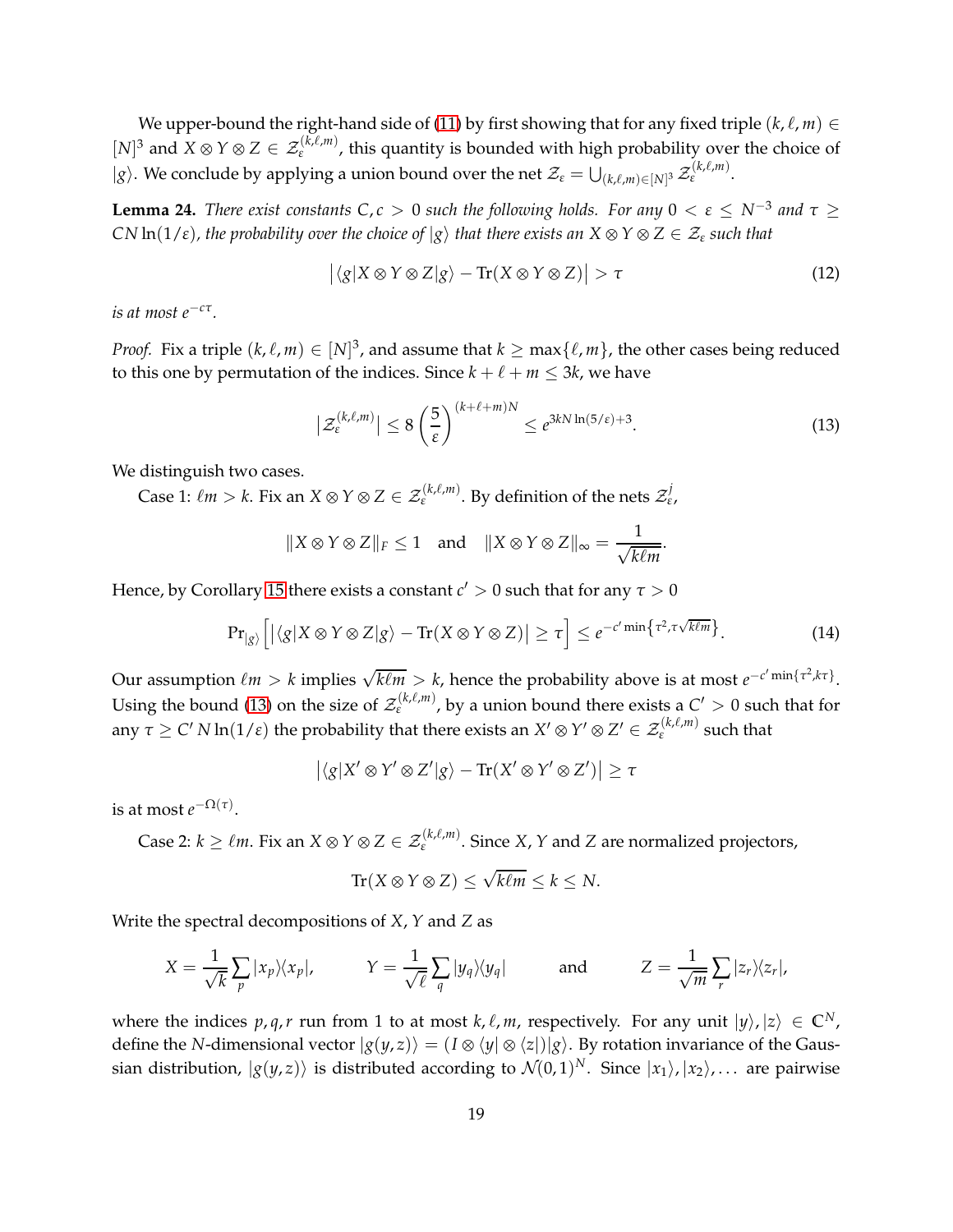orthogonal, we have

<span id="page-19-0"></span>
$$
|\langle g|X \otimes Y \otimes Z|g\rangle| = \frac{1}{\sqrt{k\ell m}} \sum_{p,q,r} |\langle x_p|g(y_q, z_r)\rangle|^2
$$
  
\n
$$
\leq \sqrt{\frac{\ell m}{k}} \max_{|y\rangle,|z\rangle \in \mathbb{C}^N, ||y\rangle, ||z\rangle|| \leq 1} |||g(y, z)\rangle||_2^2
$$
  
\n
$$
\leq \max_{|y\rangle,|z\rangle \in S_{\varepsilon}} |||g(y, z)\rangle||_2^2 + 4\,\varepsilon |||g\rangle||_2^2,
$$
\n(15)

where for the last inequality we used that  $\sqrt{\ell m/k} \leq 1$  (which follows from our assumption  $k \geq$  $\ell$ *m*), and that for any unit *y*,  $\tilde{y}$ , *z*, *ž*,

$$
\left| \left\| |g(y,z)\rangle \right\|_{2}^{2} - \left\| |g(\tilde{y},\tilde{z})\rangle \right\|_{2}^{2} \right| = \left| \left( \langle g(y,z)| + \langle g(\tilde{y},z)| \right) \left( |g(y,z)\rangle - |g(\tilde{y},z)\rangle \right) \right|
$$
  
+  $\left( \langle g(\tilde{y},z)| + \langle g(\tilde{y},\tilde{z})| \right) \left( |g(\tilde{y},z)\rangle - |g(\tilde{y},\tilde{z})\rangle \right) \right|$   
 $\leq \left\| |g(y+\tilde{y},z)\rangle \right\|_{2} \left\| |g(y-\tilde{y},z)\rangle \right\|_{2} + \left\| |g(\tilde{y},z+\tilde{z})\rangle \right\|_{2} \left\| |g(\tilde{y},z-\tilde{z})\rangle \right\|_{2}$   
 $\leq 2 \left\| |g\rangle \right\|_{2}^{2} \left( \left\| y-\tilde{y} \right\|_{2} + \left\| z-\tilde{z} \right\|_{2} \right).$ 

Applying Corollary [13,](#page-10-3) there exists a  $c'' > 0$  such that for any  $\tau > 0$  the maximum in [\(15\)](#page-19-0) is greater than  $N + \tau$  with probability at most  $e^{-c'' \min\{\tau^2/N,\tau\}}$ . Since by Fact  $5 |S_{\varepsilon}| \leq e^{-2\ln(1/\varepsilon)N}$ , a union bound shows that there exists a  $C'' > 0$  such that for all  $\tau \ge C'' N \ln(1/\varepsilon)$  the bound

$$
|\langle g|X \otimes Y \otimes Z|g\rangle| \leq \varepsilon(N^3 + N\tau) + \tau
$$

holds with probability at least  $e^{-c'''\tau}$  over the choice of  $|g\rangle$ , for some  $c''' > 0$ . (Here we again used Corollary [13](#page-10-3) to upper-bound  $||g\rangle||_2^2 \le N^3 + N\tau$  with probability at least  $1 - e^{-\Omega(\tau)}$ .)

The lemma follows for some  $c, C > 0$  by combining the two cases analyzed above and performing a union bound over all  $N^3$  triples  $(k, \ell, m)$ .  $\Box$ 

We are now in a position to prove Lemma [21.](#page-16-1)

*of Lemma* [21.](#page-16-1) Let  $\varepsilon = N^{-3}$  and  $\tau = CN \ln(1/\varepsilon)$ , where *C* is the constant appearing in the statement of Lemma [24.](#page-18-0) That lemma shows that the bound

$$
\big| \langle g | X \otimes Y \otimes Z | g \rangle - \text{Tr}(X \otimes Y \otimes Z) \big| \leq C N \ln (1/\varepsilon)
$$

holds except with probability at most  $e^{-cCN\ln(1/\varepsilon)}$ . Moreover, by Corollary [13,](#page-10-3) there is a  $C'>0$ such that

$$
3\varepsilon\left(N^{3/2} + |||g\rangle||_2^2\right) \leq 6\varepsilon N^{3/2},
$$

except with probability at most  $1 - e^{-C/N}$ . Combining these two bounds with the estimate of Lemma [23](#page-17-1) proves the lemma, provided *d* is chosen small enough and *D* large enough.  $\Box$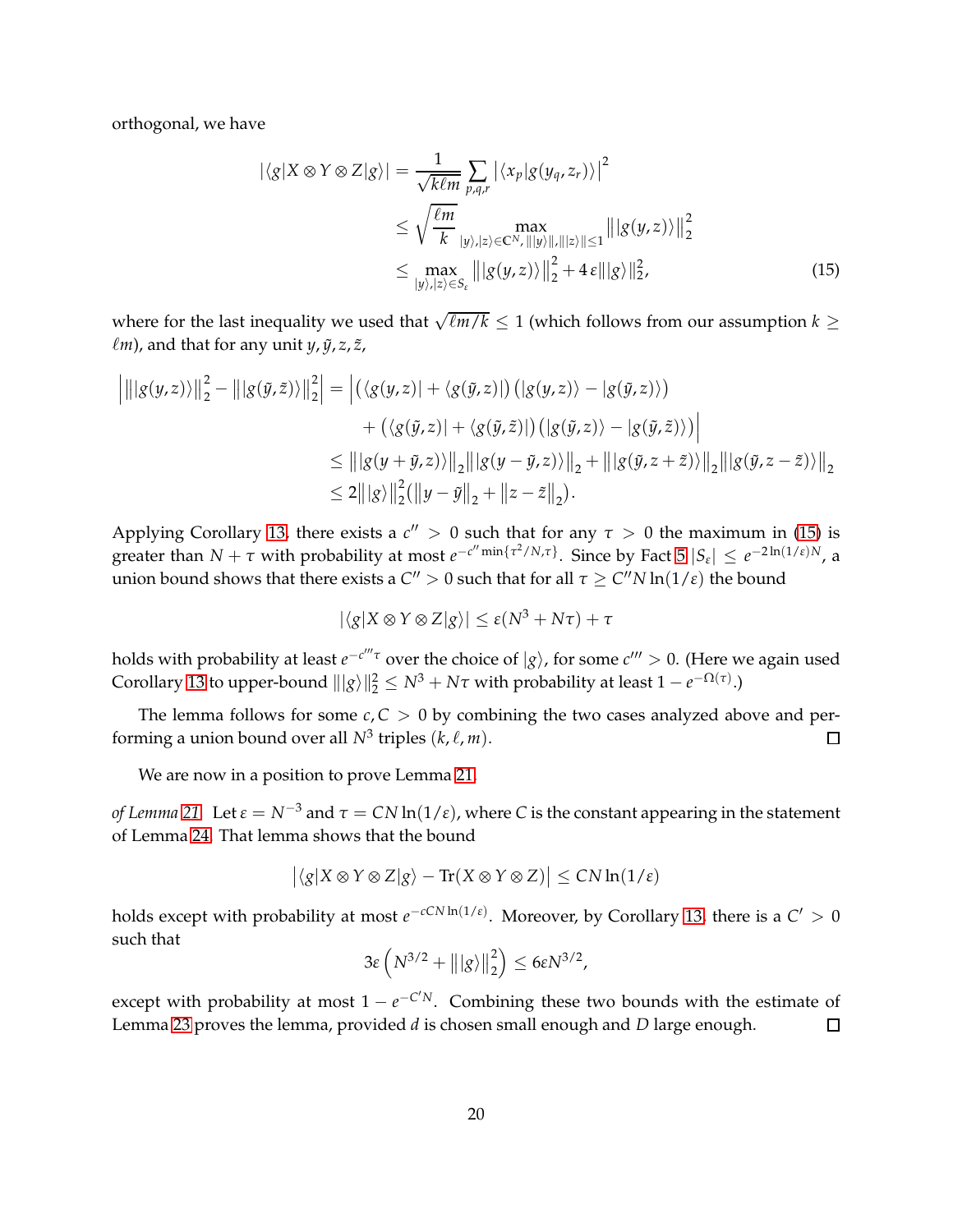# <span id="page-20-0"></span>**4 Upper bounds on violations**

### **4.1 Bounds in terms of the number of questions**

In this section we prove Theorem [2,](#page-3-2) which we restate here for convenience.

**Theorem 2.** *For any* 3*-player XOR game G in which there are at most Q possible questions to the third player,*

$$
\beta^*(G) \leq \sqrt{Q} K_G^{\mathbb{R}} \beta(G),
$$

where  $K_{G}^{\mathbb{R}} < 1.783$  is the real Grothendieck constant.

The two main ingredients in the proof are a useful technique of Paulsen and Grothendieck's inequality. Paulsen's technique (see [\[Pau92,](#page-26-14) Proposition 2.10]) lets us "decouple" the third player from the other two players and turn his part of the entangled strategy into a classical one at a loss of a factor  $\sqrt{Q}$  in the overall bias.<sup>[11](#page-20-1)</sup> Slightly more precisely, the proof goes as follows. By grouping the game tensor and the observables of the first two players together, the entangled bias takes the form

$$
\beta^*(G) = \langle \psi | \sum_{k=1}^Q M_k \otimes C_k | \psi \rangle,
$$

where the *C<sup>k</sup>* are the third player's observables in an optimal entangled strategy. The decoupling technique relies on a collection of i.i.d.  $\{-1, 1\}$ -valued symmetrically distributed Bernoulli random variables *ε*1, . . . ,*ε<sup>Q</sup>* which are used to split the above sum into two sums. Using the fact that  $\mathbb{E}[\varepsilon_k \varepsilon_\ell] = \delta_{k\ell}$ , the above expression can be written as

$$
\mathbb{E}\left[\left(\langle\psi\vert\sum_{k=1}^Q M_k \otimes(\varepsilon_k I)\right)\left(\sum_{\ell=1}^Q \varepsilon_\ell I \otimes C_\ell \vert\psi\rangle\right)\right].
$$

After two applications of the Cauchy-Schwarz inequality, the third player's classical strategy will be a certain instantiation of the random variables *ε<sup>k</sup>* appearing in the left brackets, while the factor <sup>√</sup> *Q* will come from the term between the right brackets. An application of Grothendieck's inequality will let us turn the first two players' entangled strategy into a classical one at a loss of an extra constant factor in the overall bias. We proceed with the formal proof of the theorem.

*of Theorem [2.](#page-3-2)* Suppose that the game *G* is defined by the probability distribution *π* and sign tensor *M*. Define the tensor  $T_{ijk} = \pi(ijk)M(ijk)$ . By setting some entries to zero we may assume without loss of generality that *T* has dimension  $Q \times Q \times Q$ . Fix an arbitrary constant  $\epsilon > 0$  and let  $|\psi\rangle$ ,  $A_i$ ,  $B_j$ ,  $C_k$  be a finite-dimensional state and  $\{-1,1\}$ -valued observables such that<sup>[12](#page-20-2)</sup>

$$
\beta^*(G) \leq (1+\epsilon) \sum_{i,j,k=1}^Q T_{ijk} \langle \psi | A_i \otimes B_j \otimes C_k | \psi \rangle.
$$

 $11$ This technique is based on so-called Rademacher averaging, a well-know method in the field of Banach spaces.

<span id="page-20-2"></span><span id="page-20-1"></span> $12A$  standard approximation argument based on the Spectral Theorem shows that this is always possible.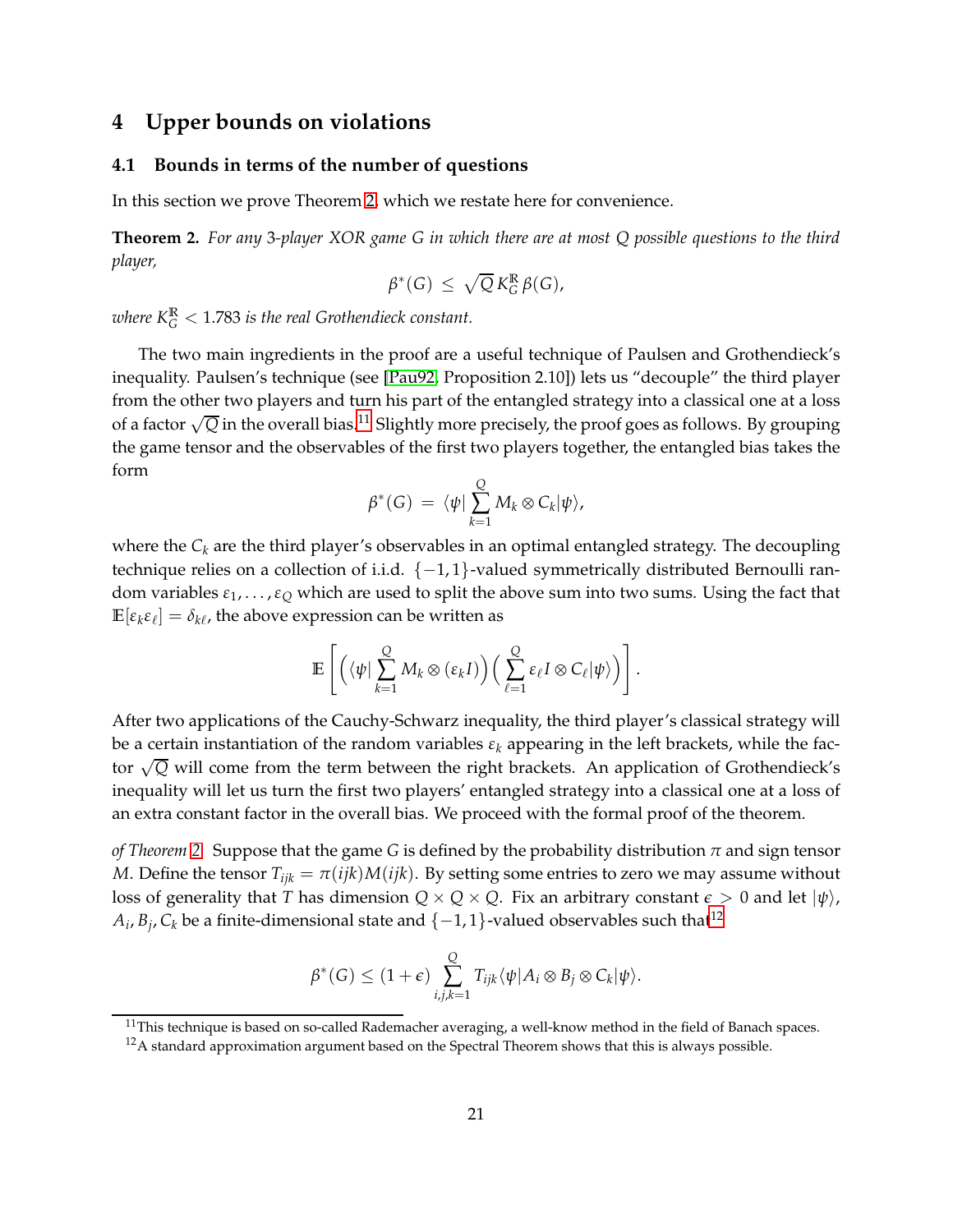Define for every  $k \in [Q]$  the matrix  $M_k = \sum_{i,j}^Q p_i$  ${}^Q_{i,j=1}$  *T<sub>ijk</sub>A<sub>i</sub>* ⊗ *B<sub>j</sub>*. Let *ε*<sub>1</sub>, . . . , *ε*<sub>Q</sub> be i.i.d. {−1,1}valued symmetrically distributed Bernoulli random variables. Using the fact that  $\mathbb{E}[\varepsilon_k\varepsilon_\ell]=\delta_{k\ell}$ and the Cauchy-Schwarz inequality, the right-hand side of the above inequality can be written as and bounded by

$$
\mathbb{E}\left[\left(\langle\psi|\sum_{k=1}^{Q}M_k\otimes(\epsilon_k I)\right)\left(\sum_{\ell=1}^{Q}\epsilon_{\ell}I\otimes C_{\ell}|\psi\rangle\right)\right] \leq \mathbb{E}\left[\left\|\langle\psi|\sum_{k=1}^{Q}M_k\otimes(\epsilon_k I)\right\|_2\right\|\sum_{\ell=1}^{Q}\epsilon_{\ell}I\otimes C_{\ell}|\psi\rangle\right\|_2\right].
$$

Another application of Cauchy-Schwarz gives that the right-hand side is bounded from above by

<span id="page-21-0"></span>
$$
\left(\mathbb{E}\left[\left\|\langle\psi\right|\sum_{k=1}^{Q}M_{k}\otimes\left(\epsilon_{k}I\right)\right\|_{2}^{2}\right]\right)^{1/2}\left(\mathbb{E}\left[\left\|\sum_{\ell=1}^{Q}\epsilon_{\ell}I\otimes C_{\ell}|\psi\rangle\right\|_{2}^{2}\right]\right)^{1/2}.
$$
\n(16)

The fact that the matrices  $\varepsilon_\ell I \otimes C_\ell$  are unitary and  $|\psi\rangle$  is a unit vector shows that the above term on the right equals  $\sqrt{Q}$ . Since the matrices  $M_k \otimes (\varepsilon_k I)$  are Hermitian, the left term in [\(16\)](#page-21-0) is at most

$$
\max_{|\phi\rangle,\zeta:[Q]\to\{-1,1\}}\langle\phi|\sum_{k=1}^QM_k\otimes(\zeta(k)I)|\phi\rangle.
$$

Expanding the definition of *M<sup>k</sup>* , we have shown that

<span id="page-21-1"></span>
$$
\beta^*(G) \le (1+\epsilon)\sqrt{Q} \max_{|\phi\rangle, \zeta: [Q] \to \{-1,1\}} \langle \phi | \sum_{i,j,k=1}^Q T_{ijk} A_i \otimes B_j \otimes (\zeta(k)I) | \phi \rangle. \tag{17}
$$

The matrices *ζ*(*k*)*I* may be interpreted as observables corresponding to single-outcome projective measurements. The outcome of such a measurement does not depend on the particular entangled state shared with the other players nor on their measurement outcomes. The entangled bias of the game *G* is thus at most  $(1+\epsilon)\sqrt{Q}$  times the bias achievable with strategies in which the third player uses a classical strategy. The maximum on the right-hand side of  $(17)$  thus equals<sup>[13](#page-21-2)</sup>

$$
\max_{|\phi'\rangle,\zeta:[Q]\to\{-1,1\}}\langle\phi'|\sum_{i,j,k=1}^Q T_{ijk}A_i\otimes B_j\zeta(k)|\phi'\rangle.
$$

Let  $|\phi'\rangle$  and  $\zeta$  :  $[Q] \rightarrow \{-1,1\}$  be such that the maximum above is achieved. Define the  $Q$ -by- $Q$  matrix  $H_{ij} \ = \ \sum_{k=1}^{Q}$ *k*=1 *Tijkζ*(*k*). Rearranging terms gives that the above maximum equals  $\sum_{i,j=1}^Q H_{ij} \langle \phi' | A_i \otimes B_j | \phi' \rangle$ . Define the unit vectors  $x_i\,=\,A_i \otimes I | \phi' \rangle$  and  $y_j\,=\,I \otimes B_j | \phi' \rangle$ . Clearly we have  $\langle \phi' | A_i \otimes B_j | \phi' \rangle = \langle x_i, y_j \rangle$ . The result now follows by applying Grothendieck's inequality [\(6\)](#page-12-2) and expanding the definition of *Hij*.  $\Box$ 

<span id="page-21-2"></span><sup>&</sup>lt;sup>13</sup>Another way to see this is by writing  $\sum_{i,j,k=1}^{Q} T_{ijk} A_i \otimes B_j \otimes (\zeta(k)I) = (\sum_{i,j,k=1}^{Q} T_{ijk} A_i \otimes B_j \zeta(k)) \otimes I$  and using the facts that that the operator norm is multiplicative under tensor products and the identity matrix has operator norm 1.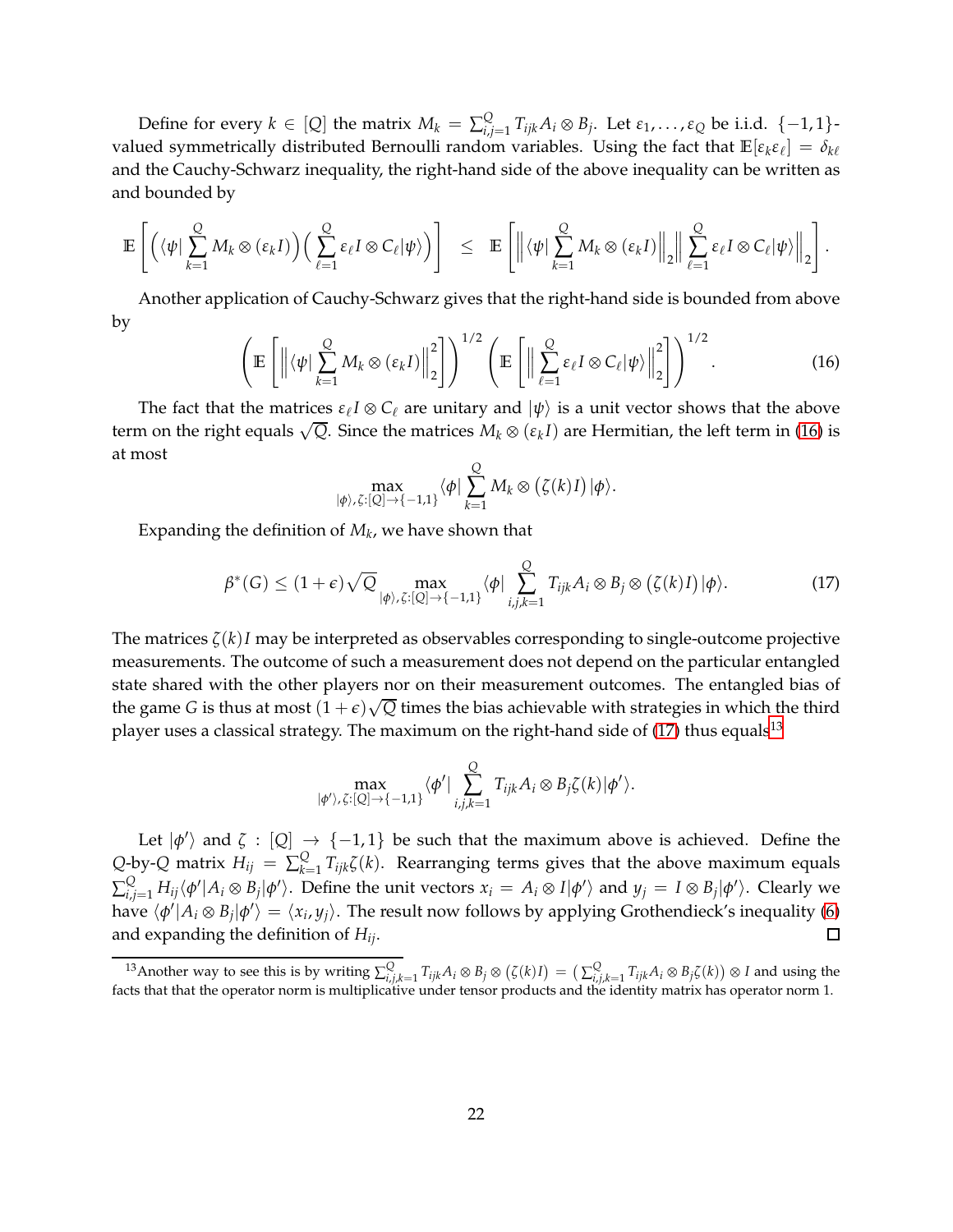### **4.2 Bounds in terms of the Hilbert space dimension**

In this section we give a proof of Theorem [3,](#page-3-3) which we restate for convenience.

**Theorem 3.** *Let G be a* 3*-player XOR game in which the maximal entangled bias β* ∗ (*G*) *is achieved by a strategy in which the third player's local dimension is d. Then*

$$
\beta^*(G) \, \leq \, \sqrt{3d} \left( K_G^{\mathbb{C}} \right)^{3/2} \beta(G),
$$

 $\omega$ here K $^{\mathbb{C}}_{G} < 1.405$  is the complex Grothendieck constant.

As the bound in terms of the number of questions presented in the previous section, the proof of Theorem [3](#page-3-3) relies on a decoupling technique, by which the third player is reduced to using a classical strategy, while only reducing the bias that the players achieve in the game by a factor depending on the local dimension of his share of the entangled state. We use the following version of the non-commutative Khinchine's inequality, proved with optimal constants in [\[HM07\]](#page-25-13).

<span id="page-22-0"></span>**Theorem 25** (Khinchine's inequality, Proposition 2.12 in [\[HM07\]](#page-25-13)). Let  $A_i$  be complex  $d \times d$  matri*ces, and ε<sup>i</sup> i.i.d.* {−1, 1} *symmetrically distributed. Then there exists a matrix random variable A such* ˜ that  $E\big[\varepsilon_i \tilde{A}\big] = 0$  for every *i, and for every possible joint value taken by the tuple of random variables*  $(\varepsilon_1, \ldots, \varepsilon_d, \tilde{A})$  *it holds that* 

<span id="page-22-1"></span>
$$
\left\| \sum_{i} \varepsilon_{i} A_{i} + \tilde{A} \right\|_{\infty} \leq \sqrt{3} \max \left\{ \left\| \sum_{i} A_{i} A_{i}^{\dagger} \right\|_{\infty}^{1/2}, \left\| \sum_{i} A_{i}^{\dagger} A_{i} \right\|_{\infty}^{1/2} \right\}.
$$
 (18)

*of Theorem [3.](#page-3-3)* Suppose that the game *G* is defined by the probability distribution *π* and sign tensor *M*. Define the tensor  $T_{ijk} = \pi(ijk)M(ijk)$ . Fix an arbitrary constant  $\epsilon > 0$  and let  $|\psi\rangle$ ,  $A_i$ ,  $B_j$ ,  $C_k$  be a finite-dimensional state and  $\{-1, 1\}$ -valued observables, where  $C_k$  has dimension  $d \times d$  and  $A_i$ , *B*<sup>*j*</sup> have (finite) dimension  $D \times D$ , such that

$$
\beta^*(G) \leq (1+\epsilon) \sum_{i,j,k=1}^Q T_{ijk} \langle \psi | A_i \otimes B_j \otimes C_k | \psi \rangle.
$$

For each k, let  $M_k = \sum_{i,j,k} T_{ijk} A_i \otimes B_j$ . Let  $|\Psi\rangle = \sum_i \lambda_i |u_i\rangle |v_i\rangle$  be the Schmidt decomposition, where  $|u_i\rangle$  is a vector on the system held by the first two players, and  $|v_i\rangle$  is on the third player's. Assume without loss of generality that the  $|v_i\rangle$  span the local space of the third player. Letting  $M = \sum_k M_k \otimes C_k$ , the bias achieved by this strategy is  $\langle \Psi | M | \Psi \rangle \ge (1+\epsilon)^{-1} \beta^*(G)$ . Decompose  $M$ as  $M=\sum_{i,j}E_{i,j}\otimes|v_i\rangle\langle v_j|$ , where for every  $(i,j)\in[d]^2$   $E_{i,j}$  is a  $D^2\times D^2$  matrix on Alice and Bob's systems; by definition

$$
E_{i,j} = \sum_{k} \langle v_i | C_k | v_j \rangle M_k.
$$

Since *M* is Hermitian, we have  $E_{i,j} = (E_{j,i})^{\dagger}$ . We will need the following bound.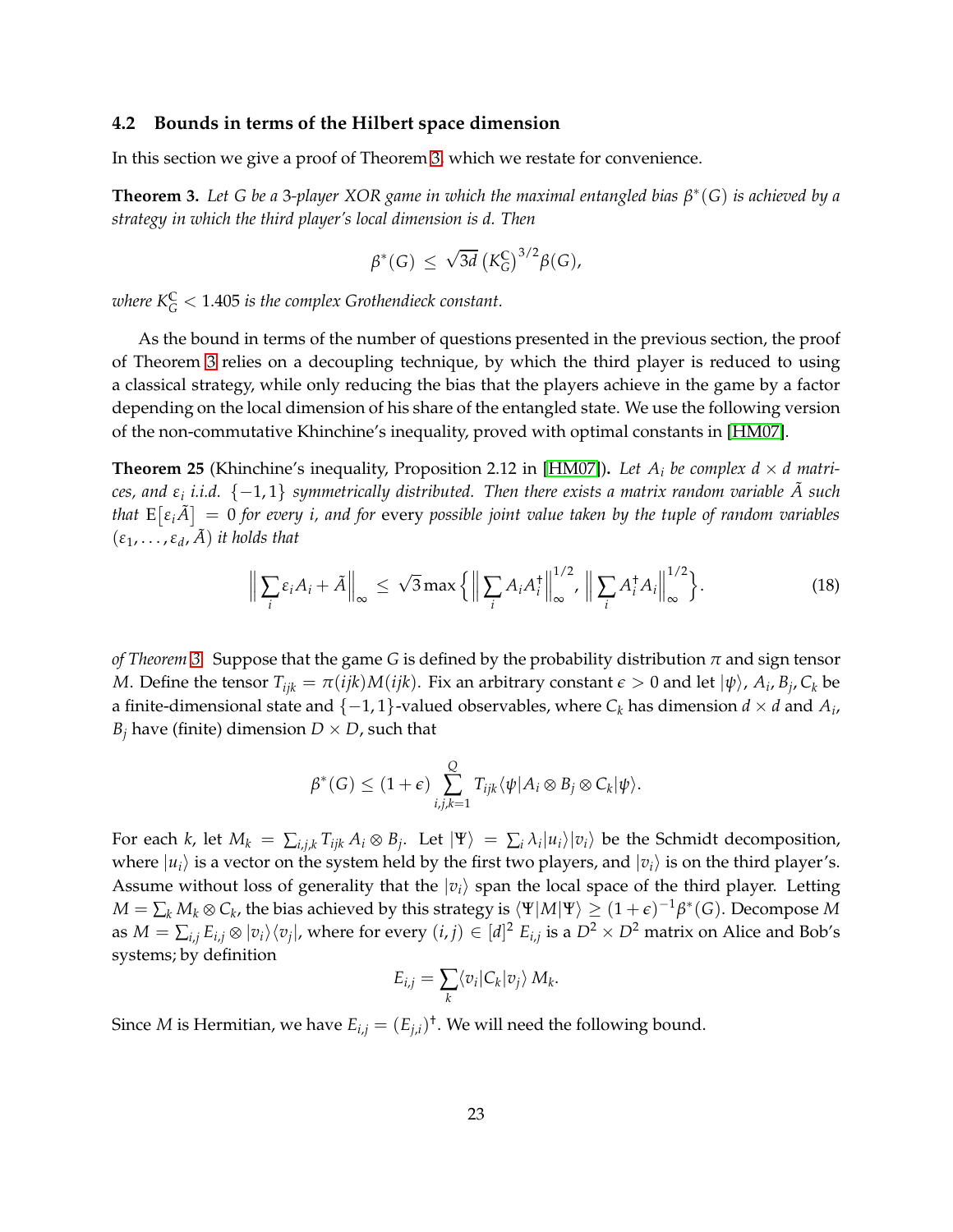<span id="page-23-1"></span>**Claim 26.** *For every*  $i \in [d]$ *,* 

<span id="page-23-0"></span>
$$
\max\left\{ \left\| \sum_{j} E_{i,j} E_{i,j}^{\dagger} \right\|_{\infty}, \left\| \sum_{j} E_{i,j}^{\dagger} E_{i,j} \right\|_{\infty} \right\} \leq \left(K_G^{\mathbb{C}}\right)^3 \beta(G)^2. \tag{19}
$$

*Proof.* Let  $|\Phi\rangle$  be any vector. Then

$$
\langle \Phi | \sum_{j} E_{i,j} (E_{i,j})^{\dagger} | \Phi \rangle = \sum_{k,k'} \sum_{j} \langle \Phi | M_{k} M_{k'} | \Phi \rangle \langle v_{i} | C_{k} | v_{j} \rangle \overline{\langle v_{i} | C_{k'} | v_{j} \rangle}
$$
  
\n
$$
= \sum_{k,k'} \langle \Phi | M_{k} M_{k'} | \Phi \rangle \langle C_{k}^{i}, C_{k'}^{i} \rangle
$$
  
\n
$$
\leq K_{G}^{C} \sup_{c_{k} \in \{\pm 1\}} \sum_{k,k'} \langle \Phi | M_{k} M_{k'} | \Phi \rangle c_{k} c_{k'},
$$
 (20)

where in the second equality we let  $C_k^i$  be the *i*-th row of  $C_k$  (in the  $|v_j\rangle$  basis), which has norm 1 (since  $C_k$  as a matrix is an observable), and the last inequality is Grothendieck's inequality. But

$$
\sum_{k,k'} \langle \Phi | M_k M_{k'} | \Phi \rangle c_k c_{k'} \leq \Big\| \sum_{k,k'} M_k M_{k'} c_k c_{k'} \Big\|_{\infty}
$$
  
=  $\Big\| \sum_k M_k c_k \Big\|_{\infty}^2 \leq (K_G^C)^2 \beta(G),$ 

again by Grothendieck's inequality: here the first two players are entangled players in *G*, but the third is classical. Using  $E_{i,j} = E_{j,i'}^{\dagger}$ , this proves [\(19\)](#page-23-0).  $\Box$ 

Let  $\varepsilon_j$  be i.i.d.  $\{\pm 1\}$ -valued standard Bernoulli random variables, and for every  $i \in [d]$  let  $\tilde{E}_i$ the matrix random variable promised by Theorem [25,](#page-22-0) and  $E_i := \sum_j \varepsilon_j E_{i,j} + \tilde{E}_i$ . Combining the estimate in Claim [26](#page-23-1) with the bound [\(18\)](#page-22-1) from Theorem [25,](#page-22-0) we get that

<span id="page-23-2"></span>
$$
\max_{i} \|E_{i}\|_{\infty} \leq \sqrt{3} \left(K_{G}^{\mathbb{C}}\right)^{3/2} \beta(G). \tag{21}
$$

Let  $\varepsilon'_i$  be i.i.d.  $\{\pm 1\}$ -valued standard Bernoulli random variables independent from the  $\varepsilon_i$  such that for all  $(i, j)$ ,  $E\big[\varepsilon'_i\tilde{E}_j\big]=0$ . Starting from the  $(E_i)$ , let  $\tilde{E}$  be the matrix random variable promised by Theorem [25,](#page-22-0) and let  $E := \sum_i \varepsilon'_i E_i + \tilde{E}$ . Using the triangle inequality, the bound [\(18\)](#page-22-1) together with [\(21\)](#page-23-2) leads to

<span id="page-23-3"></span>
$$
||E||_{\infty} \le \sqrt{3d} \left(K_G^{\mathbb{C}}\right)^{3/2} \beta(G), \tag{22}
$$

which is valid for all choices of *ε<sup>j</sup>* and *ε* ′ *i* . We may now write

$$
\langle \Psi | M | \Psi \rangle = \sum_{i,j} \lambda_i \lambda_j \langle u_i | E_{i,j} | u_j \rangle
$$
  
=  $E_{\varepsilon, \varepsilon'} \Big[ \text{Tr} \Big( E \cdot \Big( \sum_{i,j} \varepsilon_i' \varepsilon_j \lambda_i \lambda_j | u_j \rangle \langle u_i | \Big) \Big) \Big]$   

$$
\leq E_{\varepsilon, \varepsilon'} \Big[ ||E||_{\infty} || \sum_{i,j} \varepsilon_i' \varepsilon_j \lambda_i \lambda_j | u_j \rangle \langle u_i ||_{1} \Big], \qquad (23)
$$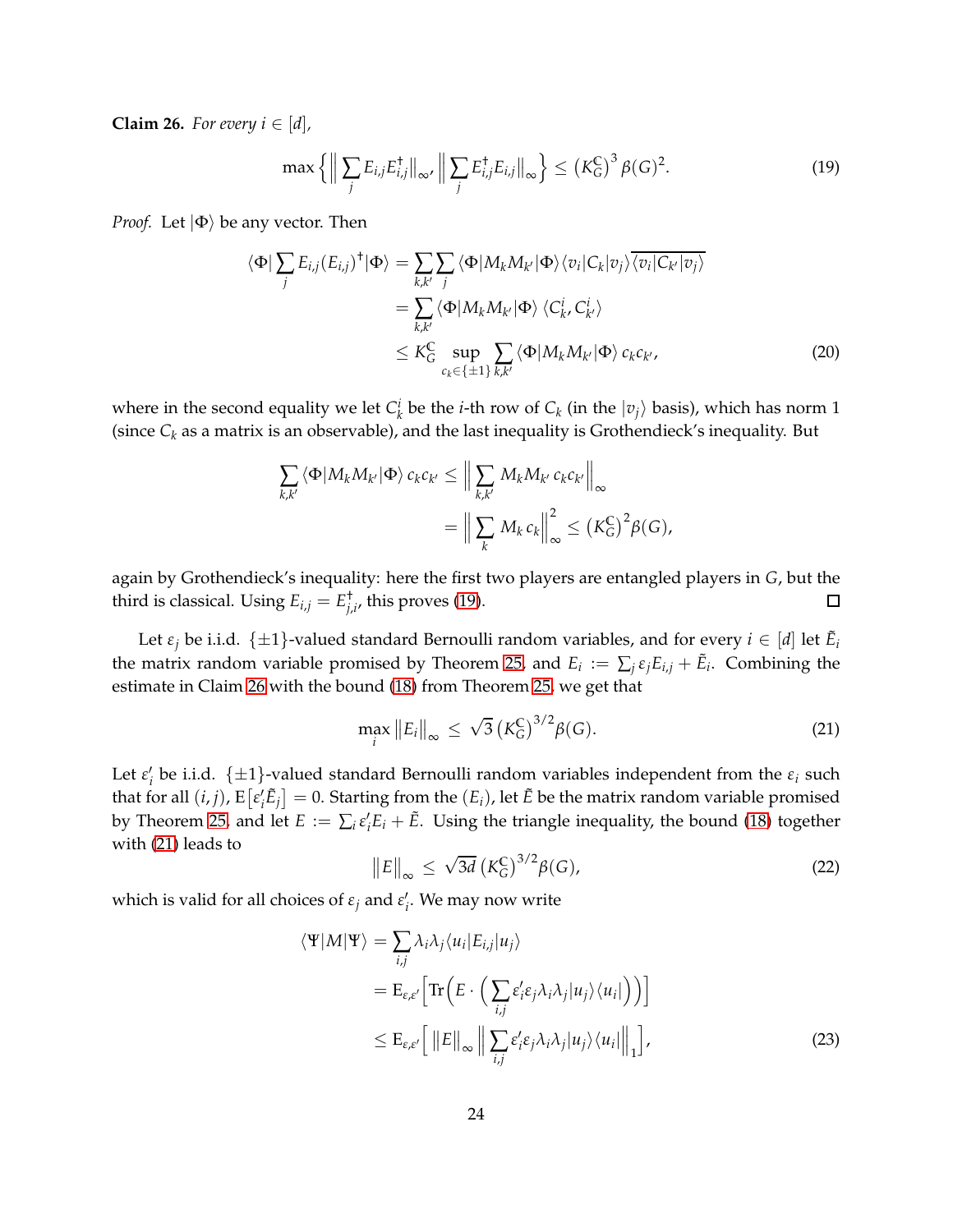where for the second equality we used that  $E[\varepsilon'_i \tilde{E}] = 0$  for every *i*, and the last follows from Hölder's inequality. The norm  $\Vert E \Vert_{\infty}$  is bounded by [\(22\)](#page-23-3), and to conclude it suffices to note that, since

$$
\sum_{i,j} \varepsilon_i' \varepsilon_j \lambda_i \lambda_j |u_j\rangle\langle u_i| = \left(\sum_j \varepsilon_j \lambda_j |u_j\rangle\right) \left(\sum_i \varepsilon_i' \lambda_i \langle u_i|\right),
$$

its trace norm is at most

$$
\left\|\sum_{j}\varepsilon_{j}\lambda_{j}|u_{j}\rangle\right\|\left\|\sum_{i}\varepsilon'_{i}\lambda_{i}|u_{i}\rangle\right\| \leq \left(\sum_{j}\lambda_{j}^{2}\right)^{1/2}\left(\sum_{i}\lambda_{i}^{2}\right)^{1/2} \leq 1.
$$

# <span id="page-24-1"></span>**5 Conclusion and open problems**

We have described a probabilistic construction of a family of XOR games  $G = (G_N)$  in which players sharing entanglement may gain a large, unbounded advantage over the best classical, unentangled players. For any  $N = 2^n$  the game  $G_N$  has  $N^2$  questions per player, and is such that the ratio  $\beta^*(G)/\beta(G) = \Omega(\sqrt{N} \log^{-5/2} N)$ . Our results raise two immediate open questions. The first is whether this estimate is optimal: we could only prove an upper bound of  $O(N)$  on the largest possible ratio (for games, such as  $G_N$ , with at most  $N^2$  questions per player). The second is to give an explicit, deterministic construction of a family of games achieving a similar (or even weaker) ratio. Such a construction would be of great interest both to experimental physicists and to operator space theorists, no small feat!

In our results we measured the advantage of entangled players in a given XOR game *G* multiplicatively, as a function of the ratio *β* ∗ (*G*)/*β*(*G*). Although this has become customary, if one is interested in experimental realizations it may not be the most appropriate way to measure the advantage gained by entanglement, as small biases may be hard to notice, however large the ratio between the entangled and unentangled biases. In the case of our specific construction, one may compute that  $β^*(G_N) = Ω(N^{-3/2})$  and  $β(G_N) = O(N^{-2} \log^{5/2} N)$ : while the ratio of these two quantities is large, both are relatively close to 0 and may thus be difficult to differentiate through experiment. It is an interesting open problem to also obtain large separations as measured, say, by the *difference*  $\beta^*(G) - \beta(G)$ .

**Acknowledgements.** We thank Harry Buhrman, Carlos Palazuelos, David Perez-Garcia, Gilles Pisier, Oded Regev, Ignacio Villanueva and Ronald de Wolf for useful discussions. T.V. is grateful to CWI for hosting him while part of this work was done. J.B. thanks Universidad Complutense for hosting him while part of this work was done.

### **References**

<span id="page-24-0"></span>[ADR82] A. Aspect, J. Dalibard, and G. Roger. Experimental test of Bell's inequalities using time- varying analyzers. *Phys. Rev. Lett.*, 49(25):1804–1807, 1982.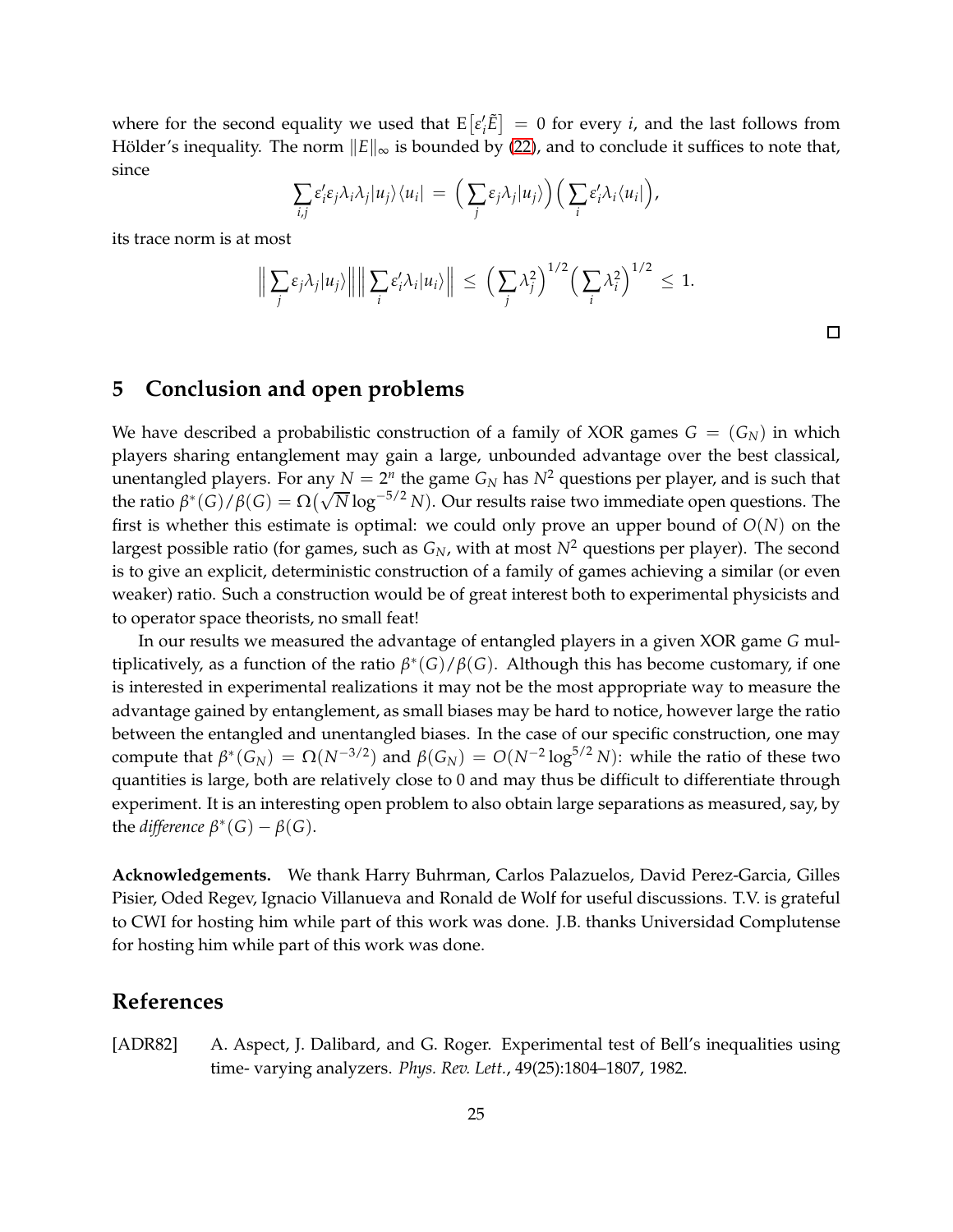- <span id="page-25-4"></span>[AGR81] A. Aspect, P. Grangier, and G. Roger. Experimental tests of realistic local theories via Bell's theorem. *Phys. Rev. Lett.*, 47(7):460–463, 1981.
- <span id="page-25-3"></span>[BMMN11] M. Braverman, K. Makarychev, Y. Makarychev, and A. Naor. The Grothendieck constant is strictly smaller than Krivine's bound. In *Foundations of Computer Science (FOCS), 2011 IEEE 52nd Annual Symposium on*, pages 453 –462, oct. 2011.
- <span id="page-25-8"></span>[BRSdW11] H. Buhrman, O. Regev, G. Scarpa, and R. de Wolf. Near-optimal and explicit Bell inequality violations. In *Proceedings of the 2011 IEEE 26th Annual Conference on Computational Complexity*, CCC '11, pages 157–166. IEEE Computer Society, 2011.
- <span id="page-25-1"></span>[CHSH69] J. F. Clauser, M. A. Horne, A. Shimony, and R. A. Holt. Proposed experiment to test local hidden-variable theories. *Phys. Rev. Lett.*, 23:880–884, 1969.
- <span id="page-25-0"></span>[CHTW04] R. Cleve, P. Høyer, B. Toner, and J. Watrous. Consequences and limits of nonlocal strategies. In *Proceedings of the 19th IEEE Conference on Computational Complexity (CCC 2004)*, pages 236–249, 2004.
- <span id="page-25-9"></span>[CJPPG11] T. Cooney, M. Junge, C. Palazuelos, and D. Pérez-García. Rank-one quantum games. Technical report arXiv:1112.3563, 2011.
- <span id="page-25-2"></span>[EPR35] A. Einstein, P. Podolsky, and N. Rosen. Can quantum-mechanical description of physical reality be considered complete? *Phys. Rev.*, 47:777–780, 1935.
- <span id="page-25-11"></span>[Gro53] A. Grothendieck. Résumé de la théorie métrique des produits tensoriels topologiques. *Boletim Da Sociedade de Matemática de São Paulo*, 8:1, 1953.
- <span id="page-25-12"></span>[Haa87] U. Haagerup. A new upper bound for the complex Grothendieck constant. *Israel Journal of Mathematics*, 60(2):199–224, 1987.
- <span id="page-25-13"></span>[HM07] U. Haagerup and M. Musat. On the best constants in noncommutative Khintchinetype inequalities. *Journal of Functional Analysis*, 250(2):588 – 624, 2007.
- <span id="page-25-10"></span>[HW71] D. L. Hanson and F. T. Wright. A bound on tail probabilities for quadratic forms in independent random variables. *Ann. Math. Statist.*, 3:1079–1083, Oct 1971.
- <span id="page-25-7"></span>[JP11] M. Junge and C. Palazuelos. Large violation of Bell inequalities with low entanglement. *Communications in Mathematical Physics*, pages 1–52, 2011. 10.1007/s00220-011- 1296-8.
- <span id="page-25-6"></span>[JPPG+10] M. Junge, C. Palazuelos, D. Pérez-García, I. Villanueva, and M. Wolf. Unbounded violations of bipartite Bell inequalities via operator space theory. *Communications in Mathematical Physics*, 300:715–739, 2010. 10.1007/s00220-010-1125-5.
- <span id="page-25-5"></span>[KRT10] J. Kempe, O. Regev, and B. Toner. Unique games with entangled provers are easy. *SIAM J. Comput.*, 39:3207–3229, July 2010.